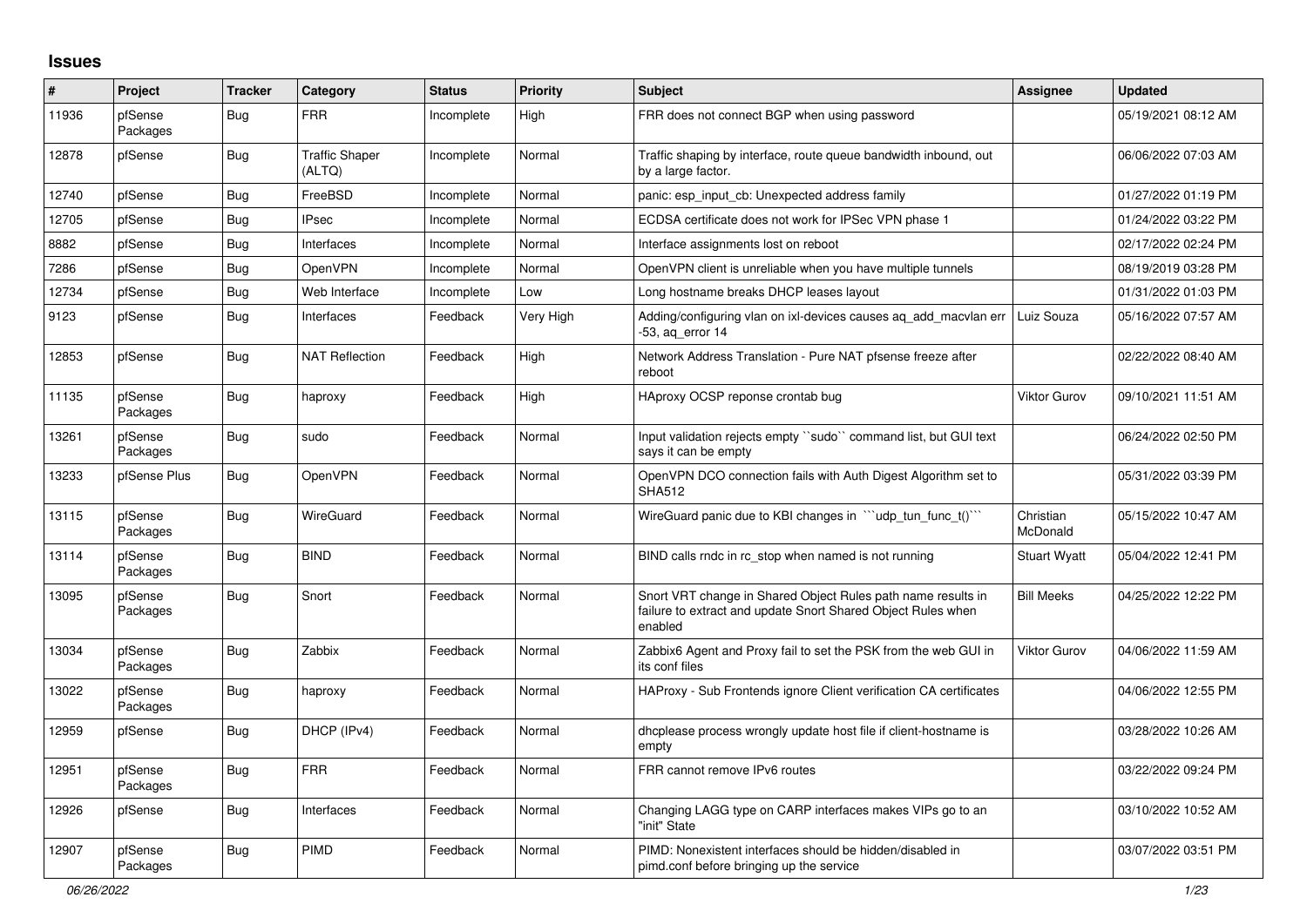| $\sharp$ | Project             | <b>Tracker</b> | Category                            | <b>Status</b> | <b>Priority</b> | <b>Subject</b>                                                                                                                                                          | <b>Assignee</b> | <b>Updated</b>      |
|----------|---------------------|----------------|-------------------------------------|---------------|-----------------|-------------------------------------------------------------------------------------------------------------------------------------------------------------------------|-----------------|---------------------|
| 12877    | pfSense             | Bug            | <b>Dynamic DNS</b>                  | Feedback      | Normal          | Cloudflare DynDNS fails to update more than two addresses                                                                                                               |                 | 05/29/2022 06:56 PM |
| 12869    | pfSense<br>Packages | <b>Bug</b>     | <b>BIND</b>                         | Feedback      | Normal          | Bind DNS Package AAAA filtering Broken on new ZFS Installs                                                                                                              | Viktor Gurov    | 03/09/2022 12:38 PM |
| 12829    | pfSense             | Bug            | <b>Traffic Shaper</b><br>(Limiters) | Feedback      | Normal          | Dummynet kernel module fails to load after upgrade.                                                                                                                     |                 | 03/17/2022 09:26 AM |
| 12742    | pfSense<br>Packages | <b>Bug</b>     | FreeRADIUS                          | Feedback      | Normal          | freeRADIUS virtual-server-default: modules dailycounter,<br>monthlycounter, noresetcounter, expire on login in authorize<br>section prevent virtual server from loading |                 | 03/01/2022 12:45 PM |
| 12706    | pfSense<br>Packages | Bug            | pfBlockerNG                         | Feedback      | Normal          | pfBlockerNG and unbound does not work after switching /var to<br>RAM disk                                                                                               | Viktor Gurov    | 03/24/2022 10:47 AM |
| 12683    | pfSense<br>Packages | <b>Bug</b>     | Snort                               | Feedback      | Normal          | snort_get_vpns_list() does not include OpenVPN CSO                                                                                                                      | Viktor Gurov    | 02/15/2022 10:47 AM |
| 12547    | pfSense             | <b>Bug</b>     | <b>Operating System</b>             | Feedback      | Normal          | unsheduled system reboot/crash                                                                                                                                          | Mateusz Guzik   | 12/01/2021 01:20 PM |
| 12543    | pfSense             | <b>Bug</b>     | Web Interface                       | Feedback      | Normal          | Deleteing a Outbound NAT rule gave me an empty rule and<br>displayed php error in UI.                                                                                   |                 | 02/14/2022 04:36 AM |
| 12506    | pfSense<br>Packages | <b>Bug</b>     | Suricata                            | Feedback      | Normal          | Only selected instance is restarted on suppress list change                                                                                                             | Viktor Gurov    | 12/01/2021 04:43 AM |
| 12475    | pfSense<br>Packages | <b>Bug</b>     | OpenVPN Client<br>Export            | Feedback      | Normal          | OpenVPN Client Export does not show certificate without private<br>kev                                                                                                  | Jim Pingle      | 02/17/2022 08:24 AM |
| 12423    | pfSense<br>Packages | <b>Bug</b>     | pfBlockerNG                         | Feedback      | Normal          | Dashboard shows "SQLite database missing, Force Reload<br>DNSBL to recover!"                                                                                            |                 | 12/31/2021 01:06 PM |
| 12414    | pfSense<br>Packages | <b>Bug</b>     | pfBlockerNG                         | Feedback      | Normal          | DNSBL SafeSearch page displays input validation error if DoH /<br>DoT blocking is not enabled                                                                           |                 | 12/30/2021 02:49 PM |
| 12330    | pfSense<br>Packages | <b>Bug</b>     | pfBlockerNG                         | Feedback      | Normal          | pfBlockerNG devel creating invalid NAT rules on boot                                                                                                                    |                 | 04/21/2022 12:40 PM |
| 12322    | pfSense<br>Packages | <b>Bug</b>     | Suricata                            | Feedback      | Normal          | Suricata creates invalid HOME_NET entries                                                                                                                               | Viktor Gurov    | 09/10/2021 11:42 AM |
| 12258    | pfSense<br>Packages | <b>Bug</b>     | WireGuard                           | Feedback      | Normal          | Copy key buttons only work in HTTPS mode                                                                                                                                |                 | 02/03/2022 04:57 AM |
| 12206    | pfSense<br>Packages | <b>Bug</b>     | NET-SNMP                            | Feedback      | Normal          | Certificate Manager page doesn't show Net-SNMP used<br>certificates                                                                                                     | Viktor Gurov    | 12/30/2021 09:40 AM |
| 12167    | pfSense<br>Packages | <b>Bug</b>     | <b>FRR</b>                          | Feedback      | Normal          | BGP TCP setkey not set if neighbor is in peer group                                                                                                                     | Viktor Gurov    | 09/16/2021 09:38 AM |
| 12114    | pfSense<br>Packages | <b>Bug</b>     | syslog-ng                           | Feedback      | Normal          | syslog-ng only binds to the last specified interface                                                                                                                    |                 | 04/21/2022 12:40 PM |
| 12073    | pfSense<br>Packages | <b>Bug</b>     | NET-SNMP                            | Feedback      | Normal          | netsnmptrapd.conf syntax is wrong                                                                                                                                       |                 | 04/21/2022 12:40 PM |
| 12036    | pfSense<br>Packages | <b>Bug</b>     | Zabbix                              | Feedback      | Normal          | Certificate Manager page do not show Zabbix used certificates                                                                                                           | Viktor Gurov    | 07/15/2021 11:46 AM |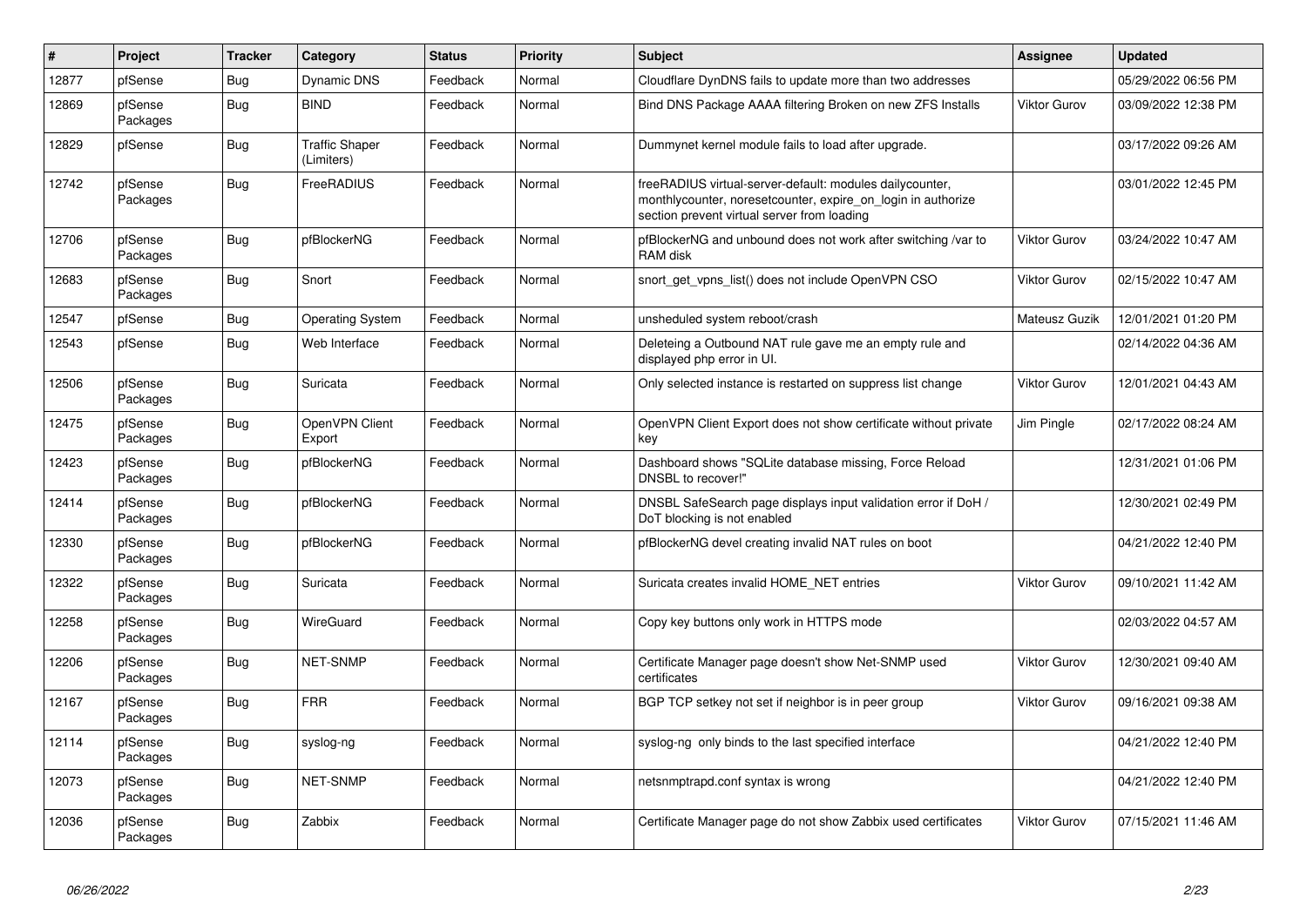| $\pmb{\#}$ | Project             | <b>Tracker</b> | Category           | <b>Status</b> | Priority | <b>Subject</b>                                                                  | Assignee            | <b>Updated</b>      |
|------------|---------------------|----------------|--------------------|---------------|----------|---------------------------------------------------------------------------------|---------------------|---------------------|
| 11980      | pfSense<br>Packages | <b>Bug</b>     | FreeRADIUS         | Feedback      | Normal   | EAP does not work with SQL backend                                              |                     | 07/21/2021 07:24 AM |
| 11961      | pfSense<br>Packages | Bug            | <b>FRR</b>         | Feedback      | Normal   | FRR OSPF add unwanted area 0 authentication to router ospf                      | <b>Viktor Gurov</b> | 09/16/2021 10:25 PM |
| 11960      | pfSense             | <b>Bug</b>     | Gateway Monitoring | Feedback      | Normal   | Gateway Monitoring Traffic Goes Out Default Gateway                             |                     | 12/20/2021 05:43 AM |
| 11937      | pfSense<br>Packages | Bug            | haproxy            | Feedback      | Normal   | HAproxy "Use Client-IP" option breaks Captive Portal                            | Viktor Gurov        | 06/22/2021 08:48 AM |
| 11847      | pfSense<br>Packages | <b>Bug</b>     | <b>FRR</b>         | Feedback      | Normal   | Filters not applied to PEER Groups                                              | <b>Viktor Gurov</b> | 07/30/2021 07:45 PM |
| 11756      | pfSense<br>Packages | <b>Bug</b>     | haproxy            | Feedback      | Normal   | HaProxy does not transfer backend states during reload                          | Viktor Gurov        | 07/14/2021 01:21 PM |
| 11746      | pfSense<br>Packages | <b>Bug</b>     | FreeRADIUS         | Feedback      | Normal   | Second LDAP server configuration misses the ipaNThash control<br>attribute      | Viktor Gurov        | 07/14/2021 01:44 PM |
| 11693      | pfSense<br>Packages | <b>Bug</b>     | <b>FRR</b>         | Feedback      | Normal   | IPv6 static routing fails                                                       | Viktor Gurov        | 04/26/2022 08:50 AM |
| 11681      | pfSense<br>Packages | <b>Bug</b>     | <b>FRR</b>         | Feedback      | Normal   | FRR generates invalid BFD configuration after removing interfaces               | Viktor Gurov        | 07/14/2021 04:40 PM |
| 11539      | pfSense             | <b>Bug</b>     | <b>IPsec</b>       | Feedback      | Normal   | Mobile IPsec "split include" value of 0.0.0.0/0 causes some clients<br>to fail  | Jim Pingle          | 05/23/2022 12:33 AM |
| 11515      | pfSense<br>Packages | Bug            | node exporter      | Feedback      | Normal   | node exporter 0.18.1 1 - Unable to interact or start the service<br>from web ui | Viktor Gurov        | 07/14/2021 12:37 PM |
| 11491      | pfSense<br>Packages | <b>Bug</b>     | haproxy            | Feedback      | Normal   | haproxy-devel v0.62 2 - startup error 'httpchk'                                 | <b>Viktor Gurov</b> | 06/22/2021 08:46 AM |
| 11477      | pfSense<br>Packages | <b>Bug</b>     | <b>FRR</b>         | Feedback      | Normal   | FRR does not recognize some BFD options                                         | Viktor Gurov        | 02/26/2021 10:52 PM |
| 11434      | pfSense<br>Packages | <b>Bug</b>     | squidguard         | Feedback      | Normal   | SquidGuard over 1.16.18 11                                                      |                     | 04/21/2022 12:40 PM |
| 11404      | pfSense<br>Packages | <b>Bug</b>     | <b>FRR</b>         | Feedback      | Normal   | Incorrect prefix/access lists migration on update                               | <b>Viktor Gurov</b> | 02/18/2021 09:49 AM |
| 11388      | pfSense<br>Packages | <b>Bug</b>     | FreeRADIUS         | Feedback      | Normal   | Captive Portal authentication error with MySQL backend                          | Viktor Gurov        | 02/10/2021 08:54 AM |
| 11345      | pfSense<br>Packages | <b>Bug</b>     | <b>FRR</b>         | Feedback      | Normal   | FRR-OSPF - No "prefix-list" possible                                            | Jim Pingle          | 02/04/2021 11:03 PM |
| 11331      | pfSense<br>Packages | Bug            | FreeRADIUS         | Feedback      | Normal   | FreeRADIUS latest package upgrade broke Plain Mac<br>Authentication             | <b>Viktor Gurov</b> | 01/30/2021 10:08 AM |
| 11274      | pfSense<br>Packages | Bug            | ntop               | Feedback      | Normal   | ntopng https web server does not present full certificate chain                 | <b>Viktor Gurov</b> | 01/28/2021 09:51 AM |
| 11204      | pfSense<br>Packages | <b>Bug</b>     | <b>NET-SNMP</b>    | Feedback      | Normal   | Fix net-snmp logging to syslog                                                  | Jim Pingle          | 03/19/2021 05:10 AM |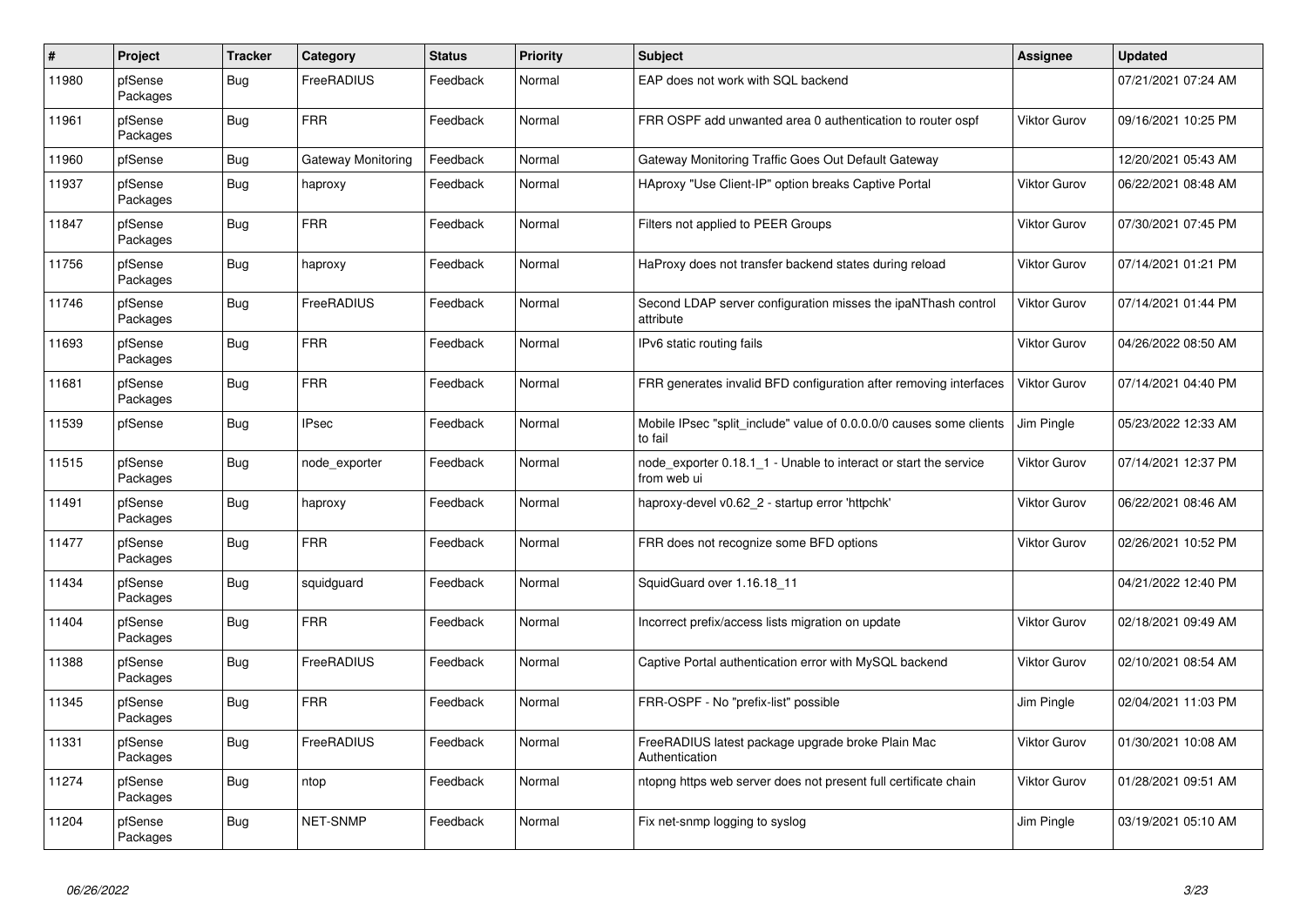| $\sharp$ | Project             | <b>Tracker</b> | Category                            | <b>Status</b> | <b>Priority</b> | Subject                                                                                                                             | <b>Assignee</b>     | <b>Updated</b>      |
|----------|---------------------|----------------|-------------------------------------|---------------|-----------------|-------------------------------------------------------------------------------------------------------------------------------------|---------------------|---------------------|
| 11192    | pfSense             | <b>Bug</b>     | <b>Traffic Shaper</b><br>(Limiters) | Feedback      | Normal          | Using Limiters causes out of order packets within one TCP or UDP<br>flow                                                            |                     | 01/06/2021 12:09 AM |
| 11185    | pfSense<br>Packages | <b>Bug</b>     | ntop                                | Feedback      | Normal          | Redis service stopping before NtopNg                                                                                                |                     | 04/21/2022 12:40 PM |
| 11180    | pfSense<br>Packages | <b>Bug</b>     | Filer                               | Feedback      | Normal          | Filer run action for files on sync that wan't been modified                                                                         | <b>Viktor Gurov</b> | 01/08/2021 07:27 AM |
| 11174    | pfSense             | <b>Bug</b>     | <b>Traffic Shaper</b><br>(ALTQ)     | Feedback      | Normal          | Incorrect traffic shaping on pppoe interface                                                                                        |                     | 12/21/2020 11:21 PM |
| 11098    | pfSense<br>Packages | Bug            | Backup                              | Feedback      | Normal          | Backup Files and Directories plugin crashes firewall if /root<br>specified as backup location                                       | <b>Viktor Gurov</b> | 12/23/2021 10:45 AM |
| 10990    | pfSense<br>Packages | <b>Bug</b>     | NET-SNMP                            | Feedback      | Normal          | net-snmp IPv6 listen address needs to be wrapped in square<br>brackets                                                              |                     | 03/19/2021 05:09 AM |
| 10936    | pfSense<br>Packages | <b>Bug</b>     | haproxy                             | Feedback      | Normal          | both haproxy/haproxy-devel non-existent option lb-agent-chk                                                                         |                     | 04/21/2022 12:40 PM |
| 10900    | pfSense<br>Packages | <b>Bug</b>     | Backup                              | Feedback      | Normal          | /packages/backup/backup.php?a=download&t=backup HTTP<br>504, or Sends PHP Error Message as ASCII/Text file Named<br>pfsense.bak.tgz |                     | 04/05/2022 01:51 AM |
| 10692    | pfSense<br>Packages | <b>Bug</b>     | PIMD                                | Feedback      | Normal          | PIMD starts twice at boot                                                                                                           |                     | 04/21/2022 12:40 PM |
| 10608    | pfSense<br>Packages | Bug            | Squid                               | Feedback      | Normal          | Update squid port to 4.11-p2                                                                                                        |                     | 03/02/2021 04:00 AM |
| 10577    | pfSense             | <b>Bug</b>     | Hardware / Drivers                  | Feedback      | Normal          | intel x553 (c3000 chipset) loading x520 driver                                                                                      |                     | 05/28/2020 03:59 AM |
| 10572    | pfSense<br>Packages | <b>Bug</b>     | Squid                               | Feedback      | Normal          | STARTTLS option is ignored                                                                                                          | <b>Viktor Gurov</b> | 04/22/2022 02:20 AM |
| 10450    | pfSense<br>Packages | <b>Bug</b>     | Squid                               | Feedback      | Normal          | Squid reverse proxy switching peers                                                                                                 | <b>Viktor Gurov</b> | 04/22/2022 02:21 AM |
| 10445    | pfSense<br>Packages | <b>Bug</b>     | <b>BIND</b>                         | Feedback      | Normal          | BIND crashed when added RPZ. rpz is not a master or slave zone.                                                                     |                     | 04/21/2022 12:40 PM |
| 10426    | pfSense<br>Packages | <b>Bug</b>     | Filer                               | Feedback      | Normal          | Filer must validate that File name is uniq                                                                                          |                     | 04/20/2022 11:02 AM |
| 10393    | pfSense<br>Packages | Bug            | syslog-ng                           | Feedback      | Normal          | Syslog-ng TLS support is broken                                                                                                     |                     | 04/21/2022 12:40 PM |
| 10330    | pfSense<br>Packages | <b>Bug</b>     | <b>BIND</b>                         | Feedback      | Normal          | BIND zone configuration displays wrong DS resource record with<br>inline DNSSEC signing enabled                                     |                     | 04/21/2022 12:40 PM |
| 9335     | pfSense<br>Packages | <b>Bug</b>     | haproxy                             | Feedback      | Normal          | Stored XSS in HAProxy / haproxy listeners edit.php                                                                                  | Jim Pingle          | 02/18/2019 09:35 AM |
| 9024     | pfSense             | <b>Bug</b>     | <b>Traffic Shaper</b><br>(Limiters) | Feedback      | Normal          | Ping packet loss under load when using limiters                                                                                     |                     | 05/12/2022 11:55 AM |
| 8315     | pfSense<br>Packages | Bug            | Mail report                         | Feedback      | Normal          | Mail Report mail report send() behavior different than<br>notify_via_smtp()                                                         | Jim Pingle          | 09/24/2019 10:12 AM |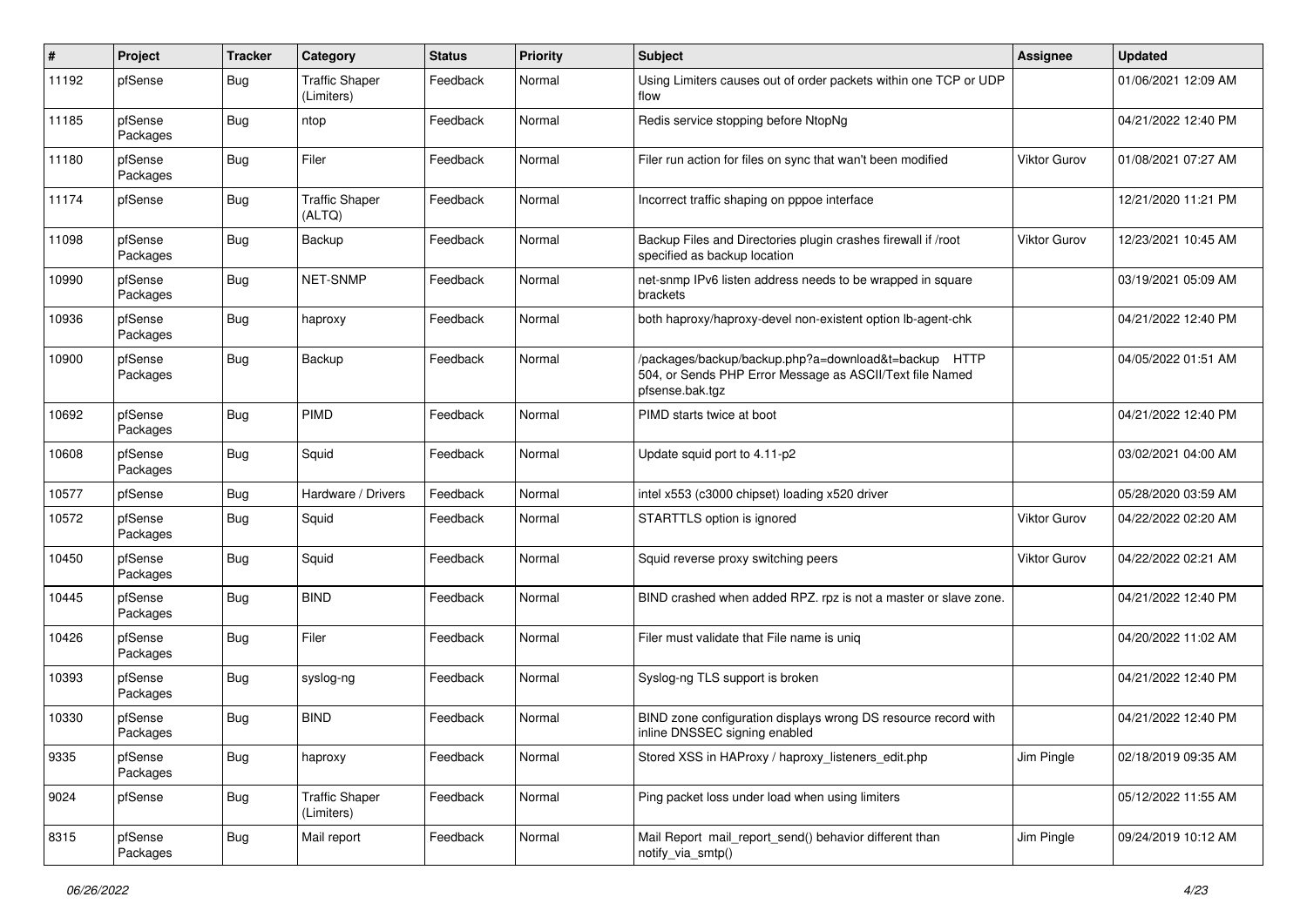| $\pmb{\#}$ | Project             | <b>Tracker</b> | Category              | <b>Status</b>                        | <b>Priority</b> | <b>Subject</b>                                                                                                 | <b>Assignee</b>                | <b>Updated</b>      |
|------------|---------------------|----------------|-----------------------|--------------------------------------|-----------------|----------------------------------------------------------------------------------------------------------------|--------------------------------|---------------------|
| 8251       | pfSense<br>Packages | Bug            | FreeRADIUS            | Feedback                             | Normal          | Captiveportal + FreeRadius "Last activity" resets to Session start                                             |                                | 08/13/2019 11:10 AM |
| 8179       | pfSense             | Bug            | DHCP (IPv4)           | Feedback                             | Normal          | Incorrect reverse DNS zone in DHCP server config for<br>non-octet-aligned subnet mask                          | Renato Botelho                 | 02/09/2022 11:17 PM |
| 7797       | pfSense<br>Packages | Bug            | Squid                 | Feedback                             | Normal          | Squid Reverse Proxy alternating between destinations                                                           |                                | 04/21/2022 12:40 PM |
| 7096       | pfSense             | Bug            | <b>DNS Resolver</b>   | Feedback                             | Normal          | Unbound fails to start on boot if specific network devices are<br>configured in the "Network Interfaces"       |                                | 11/22/2021 08:59 AM |
| 7039       | pfSense<br>Packages | Bug            | haproxy               | Feedback                             | Normal          | HAProxy backend configuration does not handle intermediate CAs<br>properly                                     |                                | 04/21/2022 12:40 PM |
| 6964       | pfSense<br>Packages | Bug            | Suricata              | Feedback                             | Normal          | Host OS Policy Assignment broken when using "Import" or<br>'Aliases" buttons                                   | <b>Viktor Gurov</b>            | 08/20/2021 07:52 AM |
| 6668       | pfSense             | <b>Bug</b>     | <b>IPsec</b>          | Feedback                             | Normal          | IPSec tunnel + L2TP/IPSec VPN - wrong PSK chosen by pfSense                                                    |                                | 09/21/2019 02:07 AM |
| 4088       | pfSense<br>Packages | Bug            | squidguard            | Feedback                             | Normal          | Buggy squidgurd config file is created                                                                         | Viktor Gurov                   | 01/28/2021 10:01 AM |
| 13098      | pfSense<br>Packages | <b>Bug</b>     | haproxy               | Feedback                             | Low             | HAProxy Virtual IP broken link under Frontend setup                                                            |                                | 04/27/2022 08:35 AM |
| 12264      | pfSense<br>Packages | Bug            | Squid                 | Feedback                             | Low             | Stray <table> line in squid monitor.php</table>                                                                | <b>Viktor Gurov</b>            | 12/23/2021 10:53 AM |
| 11530      | pfSense<br>Packages | Bug            | ntop                  | Feedback                             | Low             | ntopng 4.2 needs to be updated to 4.3, Bug when accessing a host<br>for details                                |                                | 03/05/2022 08:35 PM |
| 11343      | pfSense<br>Packages | Bug            | <b>BIND</b>           | Feedback                             | Low             | Invalid link to pfSense-pkg-bind changelog                                                                     | Viktor Gurov                   | 04/05/2022 08:12 AM |
| 10959      | pfSense             | Bug            | <b>Traffic Graphs</b> | Feedback                             | Low             | Traffic graph stopped on interface used via netmap                                                             |                                | 02/22/2021 02:57 AM |
| 8576       | pfSense             | Bug            | Rules / NAT           | Feedback                             | Low             | pfSense stops passing traffic after some time when using<br>Outbound NAT pool w/ Sticky Address                |                                | 10/28/2021 01:47 PM |
| 13214      | pfSense<br>Packages | Bug            | node exporter         | <b>Pull Request</b><br>Review        | Normal-package  | AttributeError: 'NoneType' object has no attribute 'text'                                                      | lan Grindley                   | 05/25/2022 08:20 AM |
| 12979      | pfSense<br>Packages | Bug            | Snort                 | <b>Pull Request</b><br>Review        | High            | Snort Rules Update Process Using Deprecated FreeBSD<br><b>Subdirectory Name</b>                                | <b>Bill Meeks</b>              | 03/24/2022 09:02 AM |
| 13301      | pfSense             | Bug            | <b>IPsec</b>          | <b>Pull Request</b><br>Review        | Normal          | Bug #13239 = $(?)$ = #12645 appease not fixed - ipv6 based ipsec<br>vpn tunnel bug found with fgdn remote host |                                | 06/25/2022 05:41 AM |
| 13298      | pfSense             | Bug            | <b>Dynamic DNS</b>    | <b>Pull Request</b><br><b>Heview</b> | Normal          | Dynv6 does not check response code when updating                                                               | <b>Tiago Beling</b><br>d'Avila | 06/24/2022 07:47 AM |
| 13295      | pfSense             | <b>Bug</b>     | Gateway Monitoring    | <b>Pull Request</b><br>Review        | Normal          | Incorrect function parameters for "get_dpinger_status()" call in<br>`gwlb.inc``                                |                                | 06/24/2022 07:25 AM |
| 13243      | pfSense             | <b>Bug</b>     | OpenVPN               | <b>Pull Request</b><br>Review        | Normal          | OpenVPN status for multi-user VPN shows info icon to display<br>RADIUS rules when there are none to display    | Marcos<br>Mendoza              | 06/19/2022 05:53 PM |
| 13218      | pfSense             | <b>Bug</b>     | Interfaces            | <b>Pull Request</b><br>Review        | Normal          | GIF-based interface MTU is assigned to parent interface on boot<br>when parent interface is a LAGG             | Viktor Gurov                   | 05/27/2022 05:25 AM |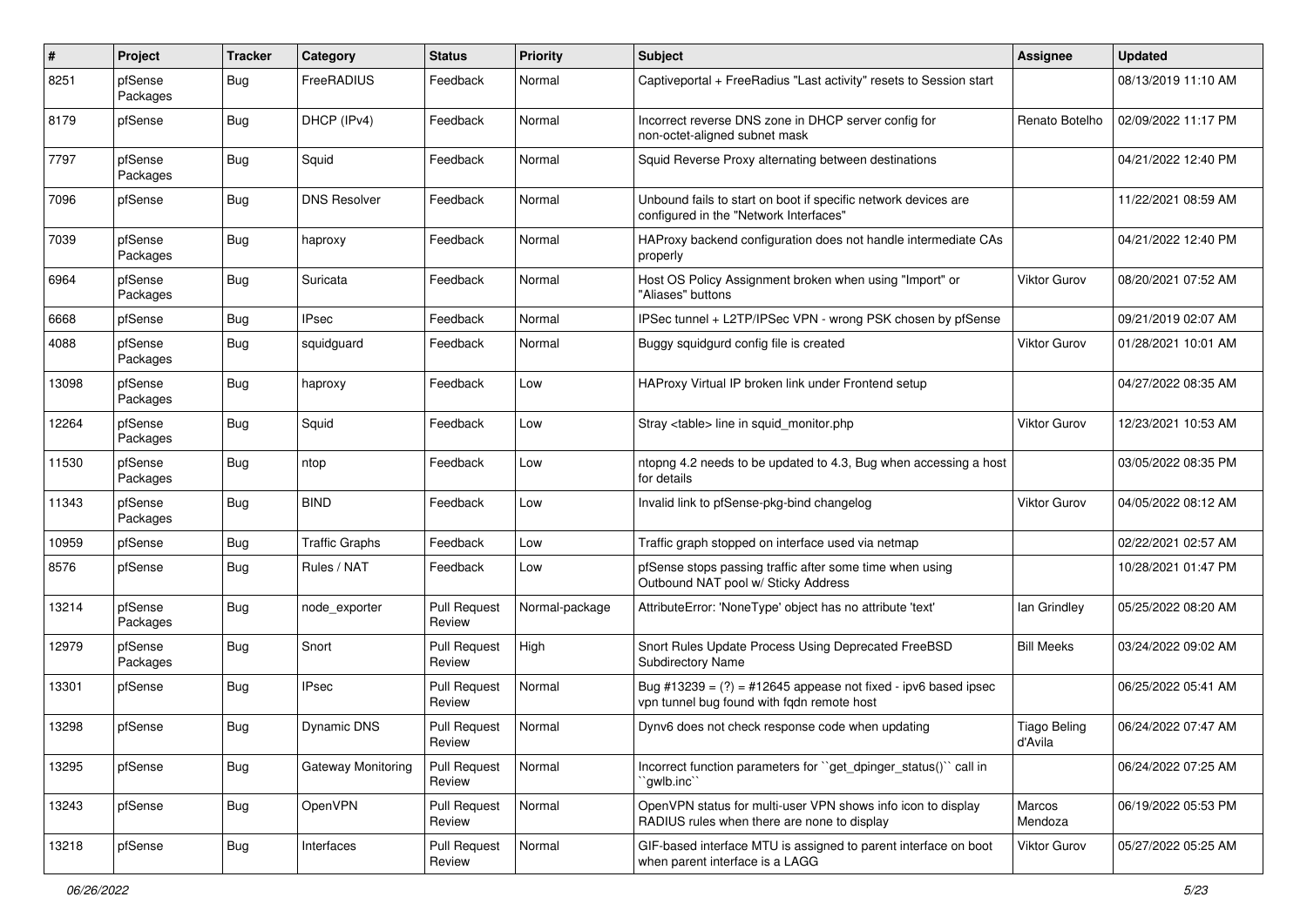| $\vert$ # | Project             | <b>Tracker</b> | Category                            | <b>Status</b>                 | <b>Priority</b> | <b>Subject</b>                                                                     | <b>Assignee</b>     | <b>Updated</b>      |
|-----------|---------------------|----------------|-------------------------------------|-------------------------------|-----------------|------------------------------------------------------------------------------------|---------------------|---------------------|
| 12965     | pfSense<br>Packages | <b>Bug</b>     | <b>FRR</b>                          | <b>Pull Request</b><br>Review | Normal          | FRR BFD peer configuration is handled incorrectly in some cases                    | <b>Viktor Gurov</b> | 03/22/2022 08:04 AM |
| 12920     | pfSense             | Bug            | Gateway Monitoring                  | <b>Pull Request</b><br>Review | Normal          | Gateway behavior differs when the gateway does not exist in<br>config.xml          | <b>Viktor Gurov</b> | 06/12/2022 01:27 PM |
| 12720     | pfSense             | <b>Bug</b>     | Rules / NAT                         | <b>Pull Request</b><br>Review | Normal          | Hide the "tag" field on non-floating tabs                                          | <b>Viktor Gurov</b> | 01/24/2022 03:11 PM |
| 12673     | pfSense             | <b>Bug</b>     | Dashboard                           | <b>Pull Request</b><br>Review | Normal          | Firewall Logs Widget fails to update at intervals below 5 seconds.                 | <b>Viktor Gurov</b> | 05/17/2022 02:20 PM |
| 12507     | pfSense<br>Packages | <b>Bug</b>     | softflowd                           | <b>Pull Request</b><br>Review | Normal          | Add support for bi-directional flows in softflowd                                  |                     | 11/11/2021 03:53 AM |
| 12464     | pfSense             | Bug            | Logging                             | <b>Pull Request</b><br>Review | Normal          | Syslog Auth messages are sent as Emergency Level                                   |                     | 05/17/2022 02:20 PM |
| 12385     | pfSense             | Bug            | Virtual IP Addresses                | <b>Pull Request</b><br>Review | Normal          | deleteVIP() does not check 1:1 NAT and Outbound NAT rules                          | <b>Viktor Gurov</b> | 05/17/2022 02:21 PM |
| 12225     | pfSense             | Bug            | Authentication                      | <b>Pull Request</b><br>Review | Normal          | Group membership field is not needed for remote groups                             | <b>Viktor Gurov</b> | 05/17/2022 02:21 PM |
| 11377     | pfSense<br>Packages | Bug            | <b>FRR</b>                          | <b>Pull Request</b><br>Review | Normal          | FRR deinstall                                                                      |                     | 03/10/2021 08:21 AM |
| 13258     | pfSense             | Bug            | Console Menu                        | <b>Pull Request</b><br>Review | Low             | secret menu option 100                                                             | Jim Pingle          | 06/12/2022 01:44 PM |
| 13272     | pfSense             | <b>Bug</b>     | <b>Captive Portal</b>               | <b>Pull Request</b><br>Review | Very Low        | Voucher CSV output has leading space before voucher code                           | Jim Pingle          | 06/13/2022 10:27 AM |
| 12757     | pfSense             | Bug            | <b>Diagnostics</b>                  | <b>Pull Request</b><br>Review | Very Low        | Clean up /etc/inc/filter.inc use of pfctl -F                                       |                     | 05/17/2022 02:18 PM |
| 11877     | pfSense             | Bug            | Web Interface                       | <b>Pull Request</b><br>Review | Very Low        | Labels and description dissapear in firewall schedule edit.php                     | <b>Viktor Gurov</b> | 05/17/2022 02:22 PM |
| 13093     | pfSense             | Bug            | Authentication                      | In Progress                   | Normal          | LDAP authentication fails with extended query and RFC2307 group<br>lookups enabled | Chris Linstruth     | 05/31/2022 07:20 AM |
| 12144     | pfSense             | <b>Bug</b>     | <b>Operating System</b>             | In Progress                   | Normal          | Bug in "df -t" filtering if two filesystems use the same mountpoint                | Mateusz Guzik       | 09/10/2021 10:07 AM |
| 10502     | pfSense<br>Packages | Bug            | <b>Ildpd</b>                        | In Progress                   | Normal          | LLDP spamming errors on Netgate XG-7100                                            |                     | 04/21/2022 12:39 PM |
| 8611      | pfSense             | <b>Bug</b>     | Interfaces                          | In Progress                   | Normal          | unable to receive IPv6 RA's on SG-1000, default route lost                         | Luiz Souza          | 02/01/2021 03:31 PM |
| 7389      | pfSense             | Bug            | <b>Traffic Shaper</b><br>(Limiters) | In Progress                   | Normal          | Limiter does not work with transparent proxy                                       | Luiz Souza          | 02/01/2021 03:31 PM |
| 3132      | pfSense             | <b>Bug</b>     | Gateway Monitoring                  | In Progress                   | Normal          | Gateway events for IPv6 affect IPv4 services and vice versa                        | <b>Viktor Gurov</b> | 05/10/2022 03:10 PM |
| 13215     | pfSense             | Bug            | Captive Portal                      | Assigned                      | Normal          | Allowed MAC/IP/Hostname traffic counts for authorized users                        | Reid Linnemann      | 05/31/2022 05:31 PM |
| 12101     | pfSense<br>Packages | Bug            | arpwatch                            | Assigned                      | Normal          | ArpWatch Suppression Mac for "flip-flop" not suppressing                           | <b>Viktor Gurov</b> | 10/09/2021 07:19 PM |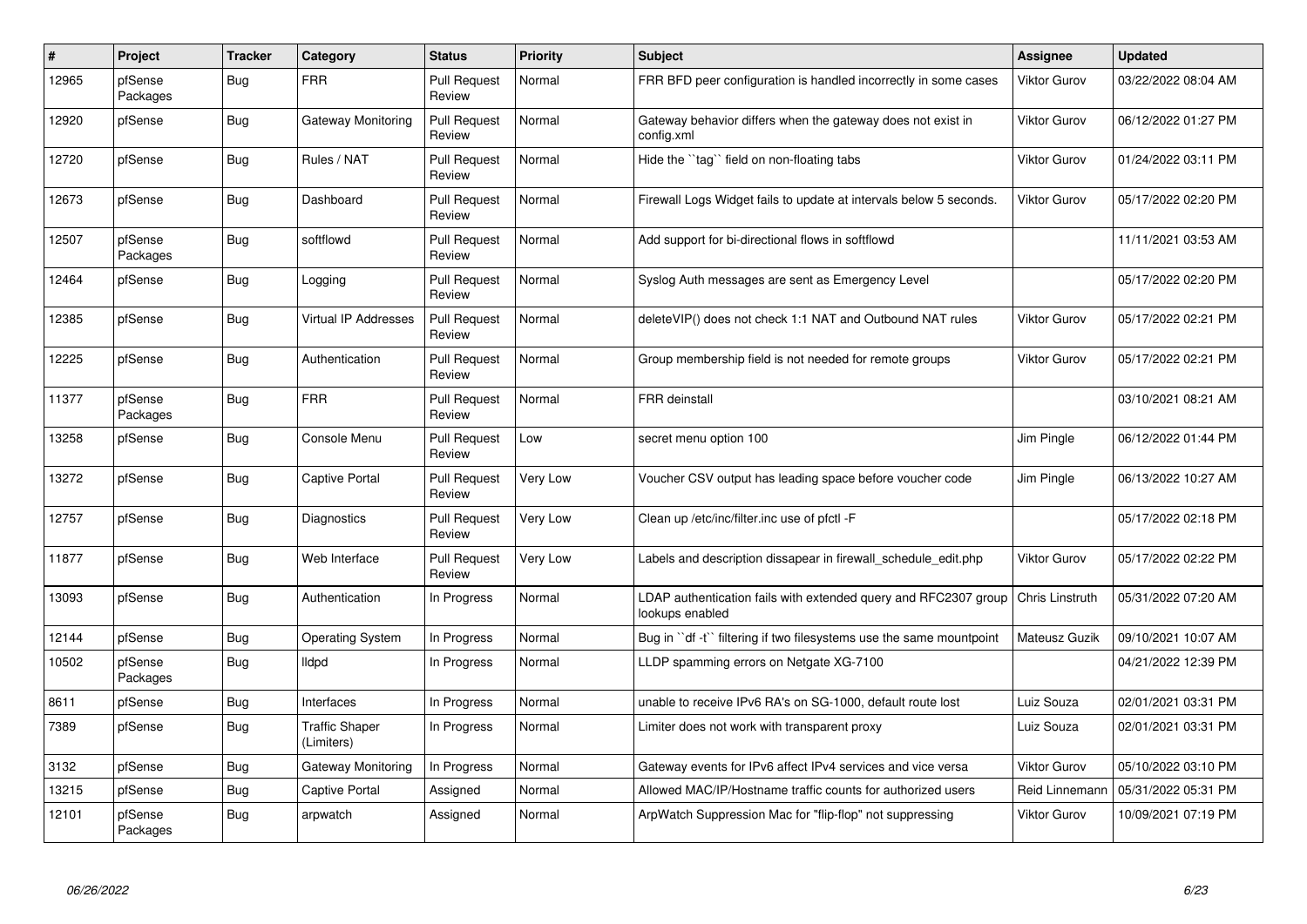| $\sharp$ | Project             | <b>Tracker</b> | Category                | <b>Status</b> | <b>Priority</b> | Subject                                                                                                 | Assignee              | <b>Updated</b>      |
|----------|---------------------|----------------|-------------------------|---------------|-----------------|---------------------------------------------------------------------------------------------------------|-----------------------|---------------------|
| 11836    | pfSense<br>Packages | Bug            | <b>FRR</b>              | Assigned      | Normal          | FRR ACCEPTFILTER unstable                                                                               | Viktor Gurov          | 02/14/2022 07:20 AM |
| 11054    | pfSense<br>Packages | Bug            | FreeRADIUS              | Assigned      | Normal          | Check Client Certificate CN not working as described                                                    | Viktor Gurov          | 12/14/2021 07:22 AM |
| 9094     | pfSense             | Bug            | Hardware / Drivers      | Assigned      | Normal          | MBT console settings are not forced to video console                                                    |                       | 11/07/2018 10:23 AM |
| 7400     | pfSense             | Bug            | <b>Traffic Graphs</b>   | Assigned      | Normal          | Traffic Graphs show bad data on 2.3.3 1                                                                 | Jared Dillard         | 12/31/2021 05:47 PM |
| 7138     | pfSense             | Bug            | DHCP (IPv6)             | Assigned      | Normal          | Pfsense wide dhcpv6 client doesn't recognise ifid statement                                             |                       | 04/21/2022 12:39 PM |
| 4298     | pfSense             | Bug            | <b>SNMP</b>             | Assigned      | Very Low        | Excessive errors from snmpd                                                                             | Luiz Souza            | 09/13/2020 08:21 AM |
| 11992    | pfSense             | Bug            | Virtual IP Addresses    | Confirmed     | High            | GRE Tunnel - Does not work with a virtual IP as endpoint                                                |                       | 06/04/2021 01:16 AM |
| 5413     | pfSense             | Bug            | <b>DNS Resolver</b>     | Confirmed     | High            | Incorrect Handling of Unbound Resolver [service restarts, cache<br>loss, DNS service interruption]      |                       | 06/19/2022 11:11 PM |
| 4845     | pfSense             | Bug            | CARP                    | Confirmed     | High            | CARP preemption doesn't switch to backup where connectivity<br>between systems is lost but not NIC link |                       | 07/28/2015 07:55 AM |
| 13226    | pfSense             | Bug            | Captive Portal          | Confirmed     | Normal          | Captive Portal doesn't disconnect established OpenVPN link                                              | Reid Linnemann        | 05/30/2022 10:38 AM |
| 13154    | pfSense<br>Packages | Bug            | pfBlockerNG             | Confirmed     | Normal          | pfBlocker causing excessive CPU load                                                                    |                       | 06/14/2022 01:14 PM |
| 12956    | pfSense<br>Packages | <b>Bug</b>     | Suricata                | Confirmed     | Normal          | suricata fails to use pcre in SID management (e.g. dropsid.conf)                                        |                       | 04/05/2022 12:52 PM |
| 12796    | pfSense             | Bug            | Upgrade                 | Confirmed     | Normal          | 2.5.2 -> 2.6.0 upgrade segfaults if certain packages are installed.                                     |                       | 05/24/2022 07:43 AM |
| 9384     | pfSense             | <b>Bug</b>     | Interfaces              | Confirmed     | Normal          | devd putting "\$" before variable contents when using single quotes                                     |                       | 04/21/2022 12:39 PM |
| 9349     | pfSense             | <b>Bug</b>     | <b>IPsec</b>            | Confirmed     | Normal          | IPSec service start/stop/restart fails after settings change                                            | Markus<br>Stockhausen | 10/30/2020 01:33 PM |
| 7954     | pfSense<br>Packages | Bug            | Squid                   | Confirmed     | Normal          | Package upgrade/reinstall gets stuck on deinstall if the<br>package-provided service is not running     |                       | 10/18/2017 12:04 PM |
| 6624     | pfSense             | Bug            | <b>IPsec</b>            | Confirmed     | Normal          | changes in IPsec config should down the connection                                                      | Jim Pingle            | 08/02/2021 12:08 PM |
| 6614     | pfSense             | Bug            | Web Interface           | Confirmed     | Normal          | Dashboard high CPU usage                                                                                |                       | 07/14/2016 03:04 PM |
| 6605     | pfSense             | Bug            | Interfaces              | Confirmed     | Normal          | rc.linkup logic issues with actions taken                                                               |                       | 07/12/2016 07:46 PM |
| 6580     | pfSense             | Bug            | <b>Operating System</b> | Confirmed     | Normal          | Bridge with down member interface sends ICMP unreachables<br>where it shouldn't                         |                       | 07/05/2016 05:40 PM |
| 6517     | pfSense             | Bug            | IPsec                   | Confirmed     | Normal          | Adding mobile IPsec phase 2 entries requires restart of strongswan                                      |                       | 06/21/2016 11:04 PM |
| 6493     | pfSense             | Bug            | Web Interface           | Confirmed     | Normal          | Dynamic DNS clients slow page load                                                                      |                       | 06/17/2016 03:43 AM |
| 6370     | pfSense             | <b>Bug</b>     | <b>IPsec</b>            | Confirmed     | Normal          | IPSEC bound to WAN gateway group and Dynamic DNS doesn't to<br>fail back tunnel to WAN on DDNS update   |                       | 08/31/2021 07:38 AM |
| 6362     | pfSense             | <b>Bug</b>     | DHCP (IPv4)             | Confirmed     | Normal          | DHCP Client ID not used                                                                                 |                       | 07/09/2021 06:30 AM |
| 6333     | pfSense             | <b>Bug</b>     | Gateway Monitoring      | Confirmed     | Normal          | Bootup starts/restarts dpinger multiple times                                                           | Luiz Souza            | 11/16/2020 01:11 PM |
| 6220     | pfSense             | <b>Bug</b>     | <b>Operating System</b> | Confirmed     | Normal          | state mismatch with host-initiated traffic matching binat to IP not<br>locally assigned                 | Luiz Souza            | 06/08/2016 09:23 AM |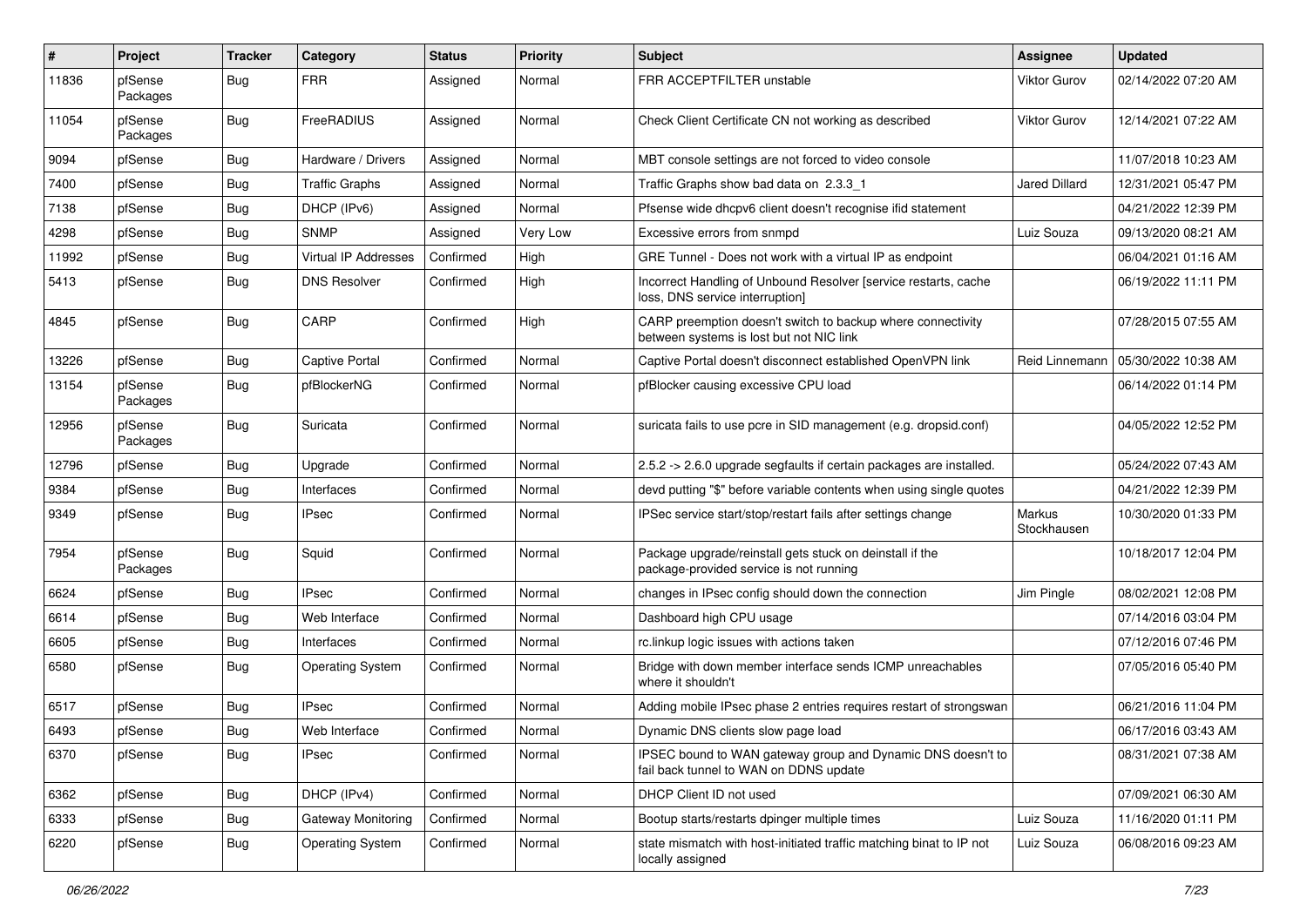| $\sharp$ | Project             | <b>Tracker</b> | Category                            | <b>Status</b> | <b>Priority</b> | <b>Subject</b>                                                                           | <b>Assignee</b>        | <b>Updated</b>      |
|----------|---------------------|----------------|-------------------------------------|---------------|-----------------|------------------------------------------------------------------------------------------|------------------------|---------------------|
| 6167     | pfSense             | <b>Bug</b>     | <b>IPsec</b>                        | Confirmed     | Normal          | IPsec IPComp not working                                                                 | George<br>Neville-Neil | 09/22/2020 06:07 PM |
| 5887     | pfSense             | <b>Bug</b>     | Interfaces                          | Confirmed     | Normal          | hardware_offloading_applyflags sets/unsets most values when<br>already set correctly     |                        | 07/06/2016 03:31 PM |
| 5791     | pfSense             | Bug            | Rules / NAT                         | Confirmed     | Normal          | tftp-proxy functionality is easilly broken by unrelated rules                            |                        | 07/10/2016 12:24 AM |
| 5075     | pfSense             | Bug            | Rules / NAT                         | Confirmed     | Normal          | pf errors that don't return a line number on first line don't file notice                |                        | 09/01/2015 06:42 PM |
| 4500     | pfSense             | <b>Bug</b>     | UPnP/NAT-PMP                        | Confirmed     | Normal          | Some miniupnp port mappings are not displayed in the Status page                         |                        | 04/25/2022 12:49 PM |
| 4474     | pfSense             | <b>Bug</b>     | Package System                      | Confirmed     | Normal          | IP address change triggers reload of all packages                                        |                        | 02/13/2017 07:21 AM |
| 4428     | pfSense             | <b>Bug</b>     | Interfaces                          | Confirmed     | Normal          | Setting media option on em(4) leads to infinite link cycling                             |                        | 07/06/2016 12:45 AM |
| 4406     | pfSense             | <b>Bug</b>     | <b>Operating System</b>             | Confirmed     | Normal          | ALTQ problems with wireless cloned interfaces                                            | Luiz Souza             | 11/19/2015 12:06 AM |
| 4345     | pfSense             | Bug            | <b>Operating System</b>             | Confirmed     | Normal          | Traffic Shaping doesn't work with Xen netfront driver                                    |                        | 12/31/2021 05:30 PM |
| 4154     | pfSense             | <b>Bug</b>     | User Manager /<br>Privileges        | Confirmed     | Normal          | RADIUS authentication not working over IPv6                                              |                        | 04/21/2022 12:39 PM |
| 4061     | pfSense             | <b>Bug</b>     | DHCP (IPv4)                         | Confirmed     | Normal          | dhcpd doesn't send client-hostname to peer, breaking DHCP lease<br>registrations w/HA    |                        | 02/24/2017 08:58 PM |
| 3962     | pfSense<br>Packages | <b>Bug</b>     | ladvd                               | Confirmed     | Normal          | LADVD interface handling issues with lagg and bridge                                     |                        | 12/05/2016 01:59 PM |
| 3824     | pfSense             | <b>Bug</b>     | <b>Traffic Shaper</b><br>(Limiters) | Confirmed     | Normal          | Limiters on bridge break traffic outside locally-configured IP<br>subnets                | Luiz Souza             | 11/03/2016 07:16 PM |
| 3796     | pfSense             | <b>Bug</b>     | Diagnostics                         | Confirmed     | Normal          | States summary fails and is very slow with large state tables                            |                        | 12/11/2021 08:03 PM |
| 1848     | pfSense             | <b>Bug</b>     | <b>Traffic Shaper</b><br>(Limiters) | Confirmed     | Normal          | Limiters after policy routing has taken place do not behave<br>correctly                 |                        | 10/25/2014 09:18 PM |
| 1813     | pfSense             | <b>Bug</b>     | Rules / NAT                         | Confirmed     | Normal          | Static routes on WAN interfaces overridden by route-to for<br>firewall-initiated traffic |                        | 11/09/2016 02:06 PM |
| 1186     | pfSense             | <b>Bug</b>     | RRD Graphs                          | Confirmed     | Normal          | When in pure routing mode the rrd graphs are blank                                       |                        | 09/16/2015 04:31 PM |
| 9296     | pfSense             | <b>Bug</b>     | Aliases / Tables                    | Confirmed     | Low             | Alias content is sometimes incomplete when mixing FQDN and IP<br>address                 | Reid Linnemann         | 06/18/2022 03:12 PM |
| 8502     | pfSense             | <b>Bug</b>     | Web Interface                       | Confirmed     | Low             | main (top) menu items do not drop down in some cases                                     |                        | 07/06/2020 02:39 PM |
| 6430     | pfSense             | <b>Bug</b>     | <b>DNS Resolver</b>                 | Confirmed     | Low             | pfsense should sanity-check hostnames when copying from<br>dhcpd.leases to /etc/hosts    |                        | 08/13/2019 01:23 PM |
| 6255     | pfSense             | <b>Bug</b>     | <b>PPP</b> Interfaces               | Confirmed     | Low             | PPP Country/Provider/Plan configuration not saved                                        |                        | 04/25/2016 07:15 PM |
| 6055     | pfSense             | Bug            | Package System                      | Confirmed     | Low             | Menu items may remain from packages no longer installed                                  |                        | 06/18/2021 08:46 PM |
| 6011     | pfSense             | Bug            | Web Interface                       | Confirmed     | Low             | IPv6 link local fails HTTP REFERER check                                                 |                        | 09/04/2016 09:57 AM |
| 5658     | pfSense             | Bug            | Captive Portal                      | Confirmed     | Low             | Files with the same name cannot be uploaded to multiple captive<br>portal zones          |                        | 12/18/2015 07:19 PM |
| 5469     | pfSense             | Bug            | Package System                      | Confirmed     | Low             | package.dtd XSD schema is a piece of pathetic, useless,<br>unmaintained junk             |                        | 11/22/2015 06:26 AM |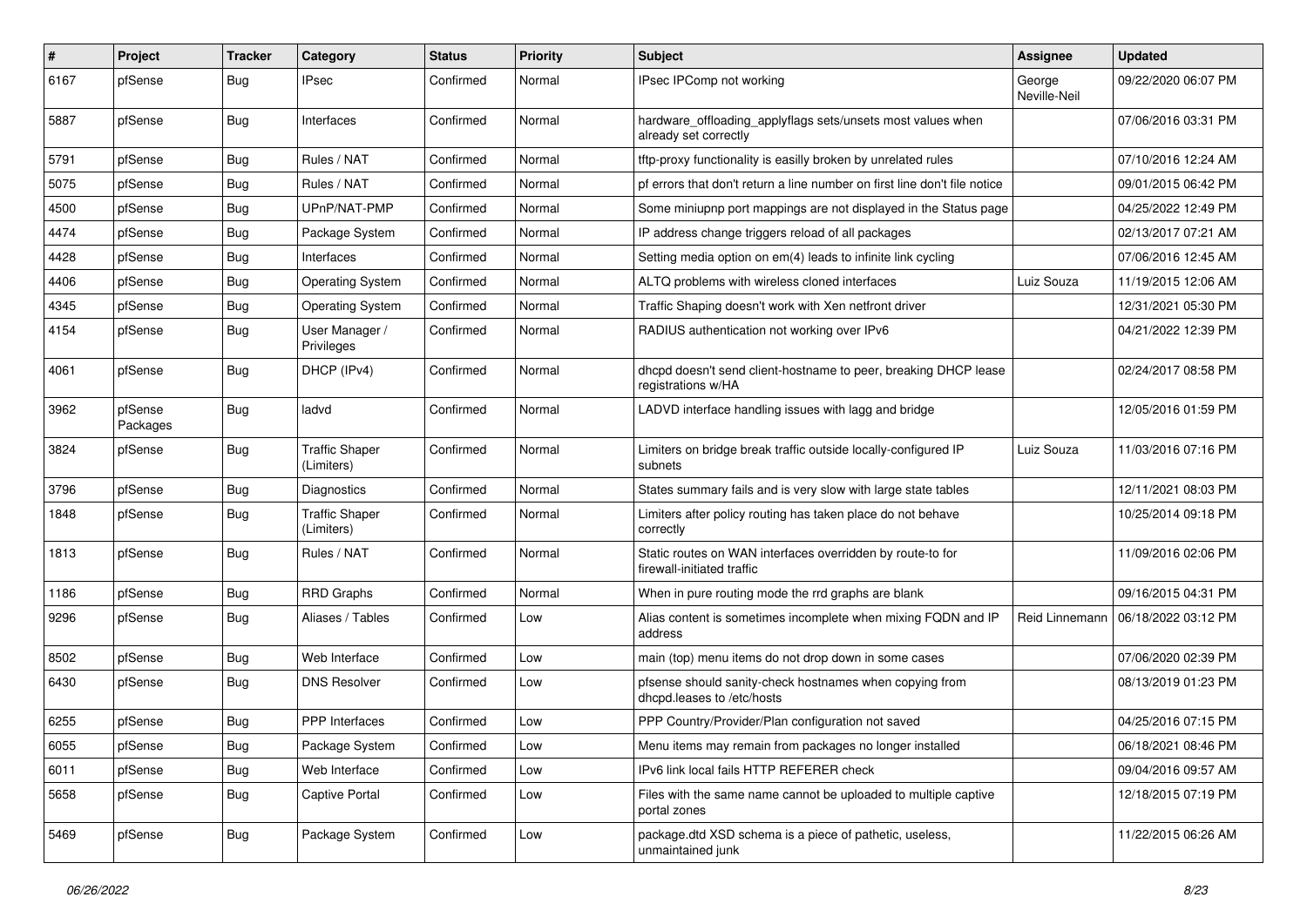| $\vert$ # | Project             | <b>Tracker</b> | Category                                 | <b>Status</b> | <b>Priority</b> | <b>Subject</b>                                                                                            | Assignee              | <b>Updated</b>      |
|-----------|---------------------|----------------|------------------------------------------|---------------|-----------------|-----------------------------------------------------------------------------------------------------------|-----------------------|---------------------|
| 3889      | pfSense             | <b>Bug</b>     | <b>XML Parser</b>                        | Confirmed     | Low             | Non relevant changes in config.xml                                                                        |                       | 08/13/2019 12:23 PM |
| 2234      | pfSense             | <b>Bug</b>     | Web Interface                            | Confirmed     | Low             | Status: Traffic Graph - only shows interface's subnet                                                     |                       | 01/15/2022 08:33 PM |
| 2042      | pfSense             | Bug            | <b>NAT Reflection</b>                    | Confirmed     | Low             | NAT reflection doesn't apply to self-initiated traffic                                                    |                       | 01/21/2021 10:38 PM |
| 7553      | pfSense             | <b>Bug</b>     | <b>Captive Portal</b>                    | Confirmed     | Very Low        | Captive portal on a parent interface blocks traffic on VLAN<br>interfaces too                             |                       | 08/19/2018 03:15 PM |
| 5091      | pfSense             | <b>Bug</b>     | Rules / NAT                              | Confirmed     | Very Low        | In rule creation destination ports fields (from and to) are too small<br>to read ports aliases names      |                       | 01/07/2020 07:48 AM |
| 11780     | pfSense<br>Packages | <b>Bug</b>     | Suricata                                 | New           | Very High       | Suricata package fails to prune suricata.log                                                              |                       | 08/06/2021 07:18 AM |
| 9295      | pfSense             | <b>Bug</b>     | PPPoE Server                             | New           | Very High       | IPv6 PD does not work with PPPOE (Server & Client)                                                        |                       | 05/15/2022 10:53 AM |
| 8831      | pfSense             | <b>Bug</b>     | IPv6 Router<br>Advertisements<br>(RADVD) | New           | Very High       | Radvd causes latency spikes                                                                               |                       | 04/19/2021 04:51 AM |
| 13180     | pfSense<br>Packages | Bug            | pfBlockerNG                              | New           | High            | High CPU Utilization with pfb_filter <sup>[]</sup> since PfBlockerNG update to<br>devel 3.1.0 4           |                       | 06/14/2022 08:00 AM |
| 12732     | pfSense<br>Packages | Bug            | squidguard                               | New           | High            | Squid https filtering squidguard acl target list - erratic behaviour                                      |                       | 01/26/2022 09:11 AM |
| 12632     | pfSense             | <b>Bug</b>     | Gateways                                 | New           | High            | Assigning a /30 WAN IP address at the console does not save the<br>gateway correctly                      |                       | 05/17/2022 02:28 PM |
| 12608     | pfSense<br>Packages | <b>Bug</b>     | WireGuard                                | <b>New</b>    | High            | WireGuard tunnels monitored by dpinger causing system to stop<br>routing completely in certain situations | Christian<br>McDonald | 12/16/2021 03:14 PM |
| 12607     | pfSense Plus        | <b>Bug</b>     | Hardware / Drivers                       | New           | High            | Instability with Snort Inline with AWS Instances                                                          |                       | 01/10/2022 09:03 PM |
| 11572     | pfSense<br>Packages | Bug            | pfBlockerNG                              | New           | High            | Auto created firewall rules have IPv4 as protocol only - even for<br>IPv6 lists.                          |                       | 06/25/2022 10:59 AM |
| 11563     | pfSense<br>Packages | Bug            | <b>BIND</b>                              | New           | High            | BIND GUI writes TXT records > 255 characters                                                              |                       | 02/27/2021 07:11 AM |
| 11158     | pfSense<br>Packages | <b>Bug</b>     | <b>FRR</b>                               | New           | High            | <b>FRR Prefix Lists</b>                                                                                   |                       | 12/30/2020 04:55 PM |
| 10760     | pfSense<br>Packages | <b>Bug</b>     | <b>BIND</b>                              | New           | High            | pfSense BIND 9.14.12 server terminates due to assertion failure                                           |                       | 07/11/2020 04:53 PM |
| 10252     | pfSense<br>Packages | Bug            | pfBlockerNG                              | New           | High            | pfblockerng-devel                                                                                         |                       | 02/11/2020 05:18 PM |
| 9724      | pfSense<br>Packages | <b>Bug</b>     | pfBlockerNG                              | New           | High            | pfblockerng-firewall-filter-service-will-not-start                                                        |                       | 09/05/2019 06:32 AM |
| 9136      | pfSense             | Bug            | DHCP (IPv6)                              | New           | High            | IPv6 Tracking Interfaces Lose IPv6 Address in Certain Cases                                               |                       | 04/21/2022 12:39 PM |
| 8964      | pfSense             | Bug            | <b>IPsec</b>                             | New           | High            | IPsec async cryptography advanced setting - TCP traffic not<br>passing through                            | Luiz Souza            | 12/08/2020 12:09 PM |
| 8513      | pfSense<br>Packages | Bug            | FreeRADIUS                               | New           | High            | Freeradius 3.x Idap problem                                                                               |                       | 02/18/2019 05:22 PM |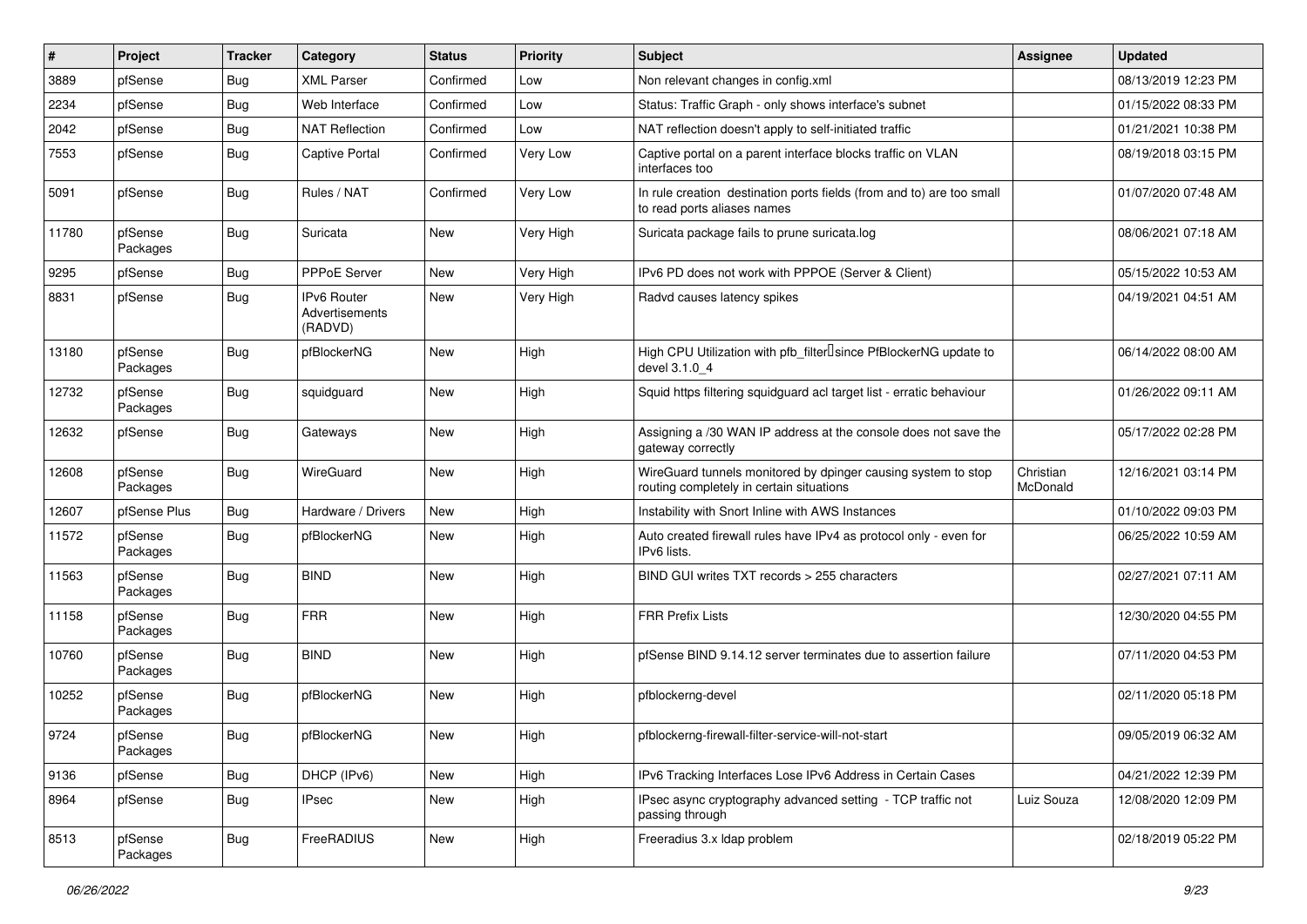| #     | Project             | <b>Tracker</b> | Category                 | <b>Status</b> | <b>Priority</b> | Subject                                                                                                                                                                       | <b>Assignee</b> | <b>Updated</b>      |
|-------|---------------------|----------------|--------------------------|---------------|-----------------|-------------------------------------------------------------------------------------------------------------------------------------------------------------------------------|-----------------|---------------------|
| 8438  | pfSense<br>Packages | <b>Bug</b>     | haproxy                  | New           | High            | haproxy: can't use ACL for cert with http-response actions                                                                                                                    |                 | 05/24/2018 01:12 PM |
| 8158  | pfSense             | Bug            | Interfaces               | New           | High            | IPv6 Track Interface issue with more than one WAN-Gateway and<br>a number of internal interfaces at least track interface from one<br>interface does not work on regular base |                 | 12/03/2017 09:00 AM |
| 8089  | pfSense             | <b>Bug</b>     | Interfaces               | New           | High            | VLAN page breaks after config restore to new hardware.                                                                                                                        |                 | 11/21/2017 01:38 PM |
| 8050  | pfSense             | <b>Bug</b>     | Interfaces               | New           | High            | Enabling bridge while interfaces have link freezes console                                                                                                                    |                 | 11/03/2017 04:38 PM |
| 7730  | pfSense             | <b>Bug</b>     | Interfaces               | New           | High            | 2.3.4_1 greX: loop detected when hit save on filter rules or<br>interfaces                                                                                                    |                 | 07/27/2017 08:16 AM |
| 7388  | pfSense<br>Packages | Bug            | Suricata                 | New           | High            | Suricata does not property recognize MTU for PPPOE interfaces                                                                                                                 |                 | 03/15/2017 05:17 AM |
| 6988  | pfSense<br>Packages | Bug            | Snort                    | New           | High            | SNORT Package PHP memory error                                                                                                                                                |                 | 06/28/2018 10:00 PM |
| 5355  | pfSense             | <b>Bug</b>     | <b>IPsec</b>             | New           | High            | on Dynamic WAN IP (DHCP Client) it takes 10 minutes before<br>Phase1 reconnects                                                                                               |                 | 07/08/2016 10:29 PM |
| 13288 | pfSense             | <b>Bug</b>     | Configuration<br>Backend | New           | Normal          | Encode FreeRADIUS Custom Options                                                                                                                                              |                 | 06/20/2022 10:36 AM |
| 13282 | pfSense Plus        | <b>Bug</b>     | Aliases / Tables         | New           | Normal          | FQDN Aliases Break if an Invalid Domain is Present in the Chain                                                                                                               | Reid Linnemann  | 06/18/2022 03:12 PM |
| 13280 | pfSense             | <b>Bug</b>     | Unknown                  | New           | Normal          | Entries duplicated in /boot/loader.conf                                                                                                                                       |                 | 06/19/2022 11:11 AM |
| 13279 | pfSense             | <b>Bug</b>     | Interfaces               | New           | Normal          | DHCP config override affects Gateway installation.                                                                                                                            |                 | 06/17/2022 07:25 AM |
| 13277 | pfSense             | <b>Bug</b>     | <b>IGMP Proxy</b>        | New           | Normal          | IGMP Proxy webConfigurator Page Always Produces Error                                                                                                                         |                 | 06/16/2022 07:50 PM |
| 13276 | pfSense             | <b>Bug</b>     | <b>IGMP Proxy</b>        | New           | Normal          | IGMP Proxy Error Message for Logging Links to System Log<br>Instead of Routing Log                                                                                            |                 | 06/16/2022 07:48 PM |
| 13273 | pfSense             | Bug            | DHCP (IPv4)              | New           | Normal          | dhclient can use conflicting recorded leases                                                                                                                                  |                 | 06/14/2022 11:07 AM |
| 13267 | pfSense             | <b>Bug</b>     | <b>OpenVPN</b>           | New           | Normal          | dpinger continues to run on OpenVPN gateway after OpenVPN<br>service is stopped.                                                                                              |                 | 06/12/2022 02:49 PM |
| 13254 | pfSense             | <b>Bug</b>     | <b>DNS Resolver</b>      | <b>New</b>    | Normal          | DNS resolver does not update "unbound.conf" file during link<br>down events                                                                                                   |                 | 06/08/2022 07:55 AM |
| 13253 | pfSense             | <b>Bug</b>     | DHCP (IPv6)              | New           | Normal          | 'dhcp6c' is not restarted when applying settings when multiple<br>WANs are configured for DHCP6                                                                               |                 | 06/06/2022 02:58 PM |
| 13252 | pfSense             | Bug            | Upgrade                  | New           | Normal          | reduce frequency of php-fpm socket connection attempts from<br>check reload status                                                                                            |                 | 06/12/2022 11:11 AM |
| 13249 | pfSense             | Bug            | Console Menu             | <b>New</b>    | Normal          | Running playback comands multiple times results in PHP error                                                                                                                  |                 | 06/06/2022 07:02 AM |
| 13240 | pfSense             | <b>Bug</b>     | Rules / NAT              | New           | Normal          | Dynamic NPt entry UI has a couple quirks                                                                                                                                      |                 | 06/02/2022 09:32 PM |
| 13237 | pfSense             | <b>Bug</b>     | DHCP (IPv6)              | New           | Normal          | dhcp6c script cannot be executed safely                                                                                                                                       |                 | 06/01/2022 11:20 AM |
| 13228 | pfSense             | <b>Bug</b>     | Interfaces               | New           | Normal          | Recovering interface gateway may not be added back into gateway<br>groups and rules when expected                                                                             | Jim Pingle      | 05/28/2022 01:14 PM |
| 13225 | pfSense             | <b>Bug</b>     | Interfaces               | New           | Normal          | Bridges with QinQ interfaces not properly set up at boot                                                                                                                      | Viktor Gurov    | 05/27/2022 08:19 AM |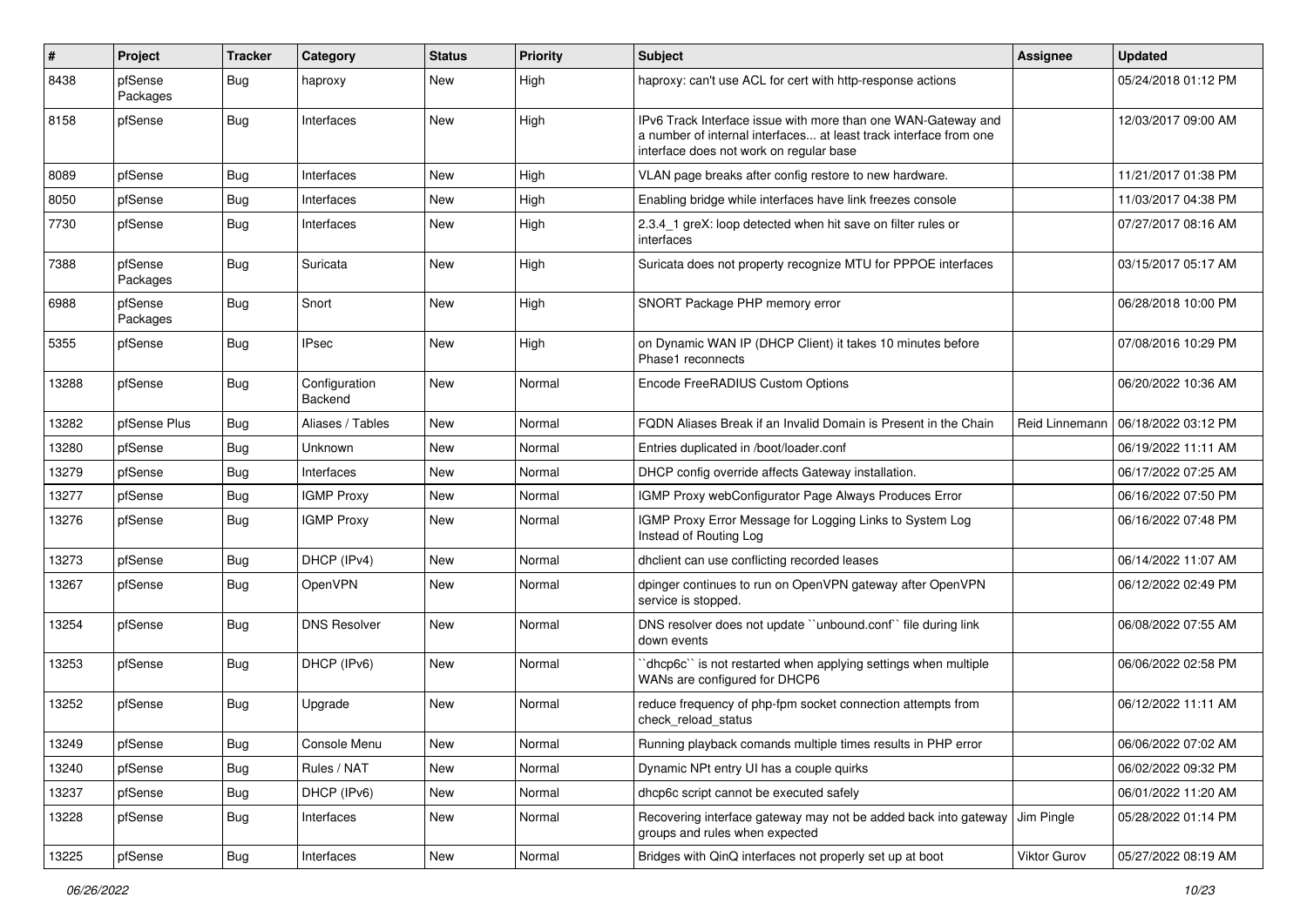| #     | Project             | <b>Tracker</b> | Category                        | <b>Status</b> | <b>Priority</b> | Subject                                                                                                     | <b>Assignee</b>     | <b>Updated</b>      |
|-------|---------------------|----------------|---------------------------------|---------------|-----------------|-------------------------------------------------------------------------------------------------------------|---------------------|---------------------|
| 13224 | pfSense             | Bug            | Notifications                   | New           | Normal          | Email notification flood when UPS (NUT) and WAN send<br>notifications                                       |                     | 05/27/2022 01:58 AM |
| 13222 | pfSense             | <b>Bug</b>     | UPnP/NAT-PMP                    | New           | Normal          | CARP IP does not listen for NAT-PMP packets                                                                 |                     | 05/26/2022 02:28 PM |
| 13217 | pfSense             | <b>Bug</b>     | DHCP (IPv4)                     | New           | Normal          | dhclient using default pid file location which does not exist                                               | <b>Viktor Gurov</b> | 05/26/2022 08:09 AM |
| 13206 | pfSense Plus        | <b>Bug</b>     | Hardware / Drivers              | New           | Normal          | SG-3100 LED GPIO hangs                                                                                      |                     | 06/11/2022 07:01 PM |
| 13202 | pfSense<br>Packages | <b>Bug</b>     | pfBlockerNG                     | New           | Normal          | Missing Protocols on IP Feed Groups Advanced<br>Inbound/Outbound Firewall Rule settings                     |                     | 05/23/2022 08:58 AM |
| 13194 | pfSense<br>Packages | <b>Bug</b>     | pfBlockerNG                     | New           | Normal          | Remove dead Malc0de feed                                                                                    |                     | 05/23/2022 05:16 AM |
| 13167 | pfSense             | <b>Bug</b>     | <b>Dynamic DNS</b>              | New           | Normal          | phpDynDNS: DigitalOcean ddns update fails (bad request, invalid<br>character '-' in request_id)             |                     | 06/16/2022 09:30 PM |
| 13158 | pfSense             | <b>Bug</b>     | Web Interface                   | New           | Normal          | Input validation error when applying limiter changes                                                        |                     | 05/14/2022 05:32 PM |
| 13141 | pfSense<br>Packages | <b>Bug</b>     | squidguard                      | New           | Normal          | wrong page squidguard block                                                                                 |                     | 05/09/2022 05:33 PM |
| 13128 | pfSense<br>Packages | <b>Bug</b>     | Zabbix                          | New           | Normal          | Zabbix Agent 6: HA Server Setup                                                                             |                     | 05/05/2022 01:55 AM |
| 13102 | pfSense             | <b>Bug</b>     | <b>IPsec</b>                    | New           | Normal          | Deleting an IPSec tunnel doesn't destroy the SA (SADs/SPDs),<br>causes crash in status_ipsec.php            | Viktor Gurov        | 05/20/2022 01:07 PM |
| 13090 | pfSense             | <b>Bug</b>     | OpenVPN                         | <b>New</b>    | Normal          | OpenVPN: do not use legacy deprecated netbios settings                                                      | Jim Pingle          | 04/22/2022 11:19 AM |
| 13089 | pfSense             | <b>Bug</b>     | OpenVPN                         | New           | Normal          | OpenVPN: fix some netbios options were preserved even if teh<br>Netbios option was unchecked                | Jim Pingle          | 04/22/2022 11:06 AM |
| 13088 | pfSense             | <b>Bug</b>     | OpenVPN                         | New           | Normal          | OpenVPN Client Overrides: properly hide/show form fields                                                    | Jim Pingle          | 06/08/2022 09:15 AM |
| 13087 | pfSense             | <b>Bug</b>     | OpenVPN                         | New           | Normal          | OpenVPN Server: hide WINS servers list when netbios option is<br>unchecked while WINS servers is checked    |                     | 04/22/2022 10:29 AM |
| 13076 | pfSense             | Bug            | Gateway Monitoring              | New           | Normal          | Marking a gateway as down does not affect IPsec entries using<br>gateway groups                             |                     | 06/03/2022 10:32 AM |
| 13074 | pfSense Plus        | <b>Bug</b>     | Cryptographic<br>Modules        | <b>New</b>    | Normal          | AES-GCM with SafeXcel on Netgate 2100 causes MBUF overload                                                  |                     | 06/12/2022 11:14 AM |
| 13073 | pfSense<br>Packages | <b>Bug</b>     | Squid                           | New           | Normal          | ClamAV - clamd dies with high CPU load and thus the C-ICAP of<br>squid-reverse proxy causes http:500 errors |                     | 04/19/2022 05:38 AM |
| 13068 | pfSense             | <b>Bug</b>     | Aliases / Tables                | New           | Normal          | Error loading rules when URL Table IPs content is empty                                                     |                     | 04/17/2022 09:07 PM |
| 13067 | pfSense             | <b>Bug</b>     | FilterDNS                       | New           | Normal          | filterdns resolve interval is twice the intended value                                                      |                     | 04/17/2022 07:45 PM |
| 13053 | pfSense<br>Packages | <b>Bug</b>     | <b>ACME</b>                     | New           | Normal          | LoopiaAPI error handling                                                                                    |                     | 05/05/2022 10:58 AM |
| 13051 | pfSense             | <b>Bug</b>     | <b>Traffic Shaper</b><br>(ALTQ) | New           | Normal          | Firewall traffic shaper by interface selection unknow                                                       |                     | 04/12/2022 07:03 AM |
| 13046 | pfSense             | <b>Bug</b>     | Rules / NAT                     | New           | Normal          | Floating rule applied to IPv6 interface with a SLAAC DHCPv6<br>gateway reports error on boot                |                     | 04/11/2022 09:50 AM |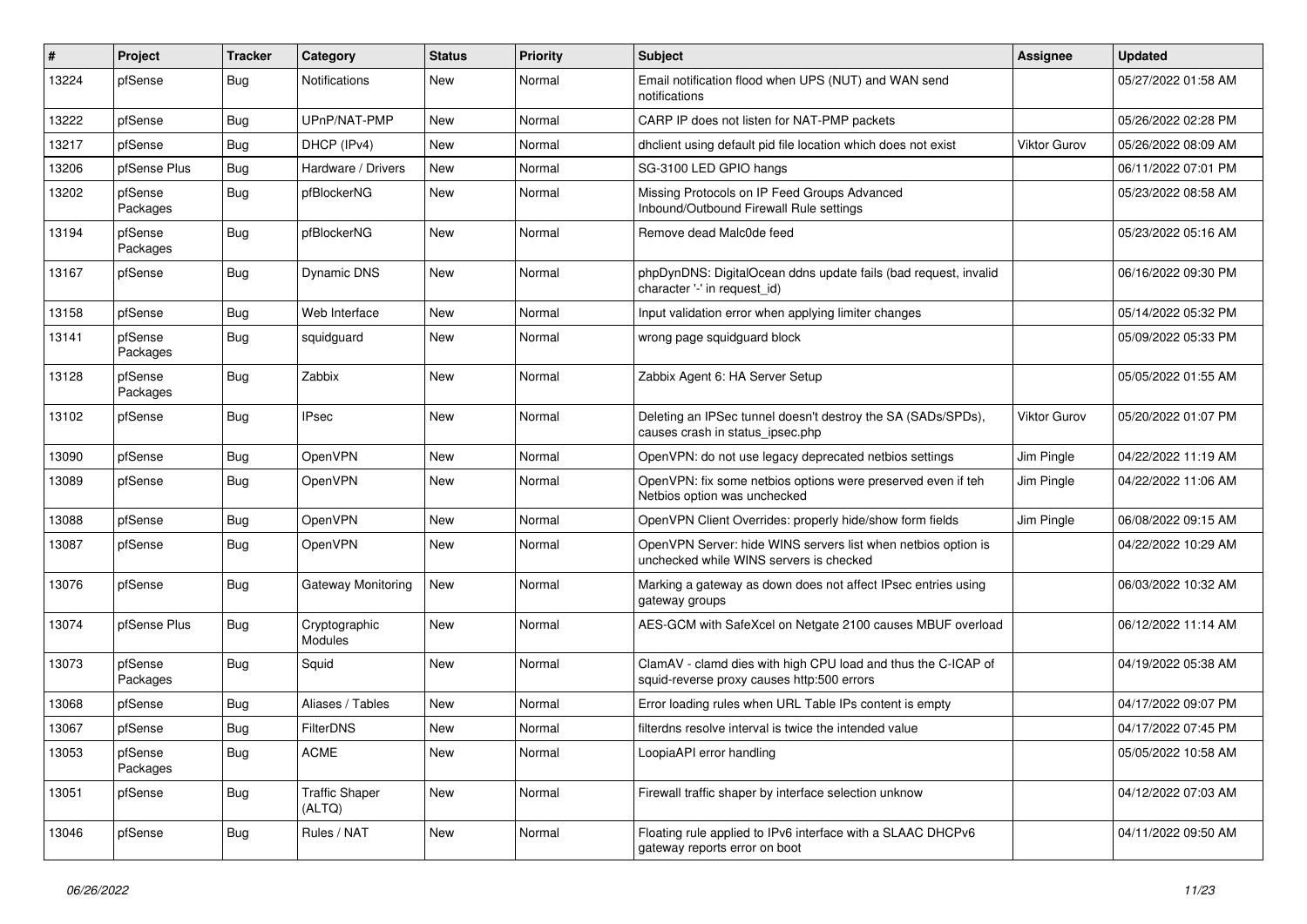| $\vert$ # | Project             | <b>Tracker</b> | Category                                 | <b>Status</b> | <b>Priority</b> | <b>Subject</b>                                                                                                     | <b>Assignee</b>       | <b>Updated</b>      |
|-----------|---------------------|----------------|------------------------------------------|---------------|-----------------|--------------------------------------------------------------------------------------------------------------------|-----------------------|---------------------|
| 13045     | pfSense<br>Packages | <b>Bug</b>     | WireGuard                                | <b>New</b>    | Normal          | Firewall floating rules ignore WireGuard traffic                                                                   |                       | 04/11/2022 09:40 AM |
| 13043     | pfSense<br>Packages | <b>Bug</b>     | WireGuard                                | <b>New</b>    | Normal          | OSPF over Wireguard interface doesn't populate neighbors after<br>reboot                                           |                       | 04/11/2022 09:22 AM |
| 13018     | pfSense<br>Packages | <b>Bug</b>     | pfBlockerNG                              | <b>New</b>    | Normal          | TLD and DNSBL Safesearch DOH conflict disables TLD block<br>when conflicting DOH FQDN is deselected or whitelisted |                       | 04/01/2022 05:59 PM |
| 13014     | pfSense             | <b>Bug</b>     | <b>IPsec</b>                             | <b>New</b>    | Normal          | Charon.vici can get in a bad state                                                                                 | Mateusz Guzik         | 05/24/2022 05:05 PM |
| 13003     | pfSense             | <b>Bug</b>     | Hardware / Drivers                       | <b>New</b>    | Normal          | Malicious Driver Detection event on ixl driver                                                                     |                       | 06/25/2022 05:00 PM |
| 12982     | pfSense<br>Packages | <b>Bug</b>     | FreeRADIUS                               | <b>New</b>    | Normal          | FreeRadius RadReply table entries missing from pf                                                                  |                       | 06/19/2022 05:38 PM |
| 12974     | pfSense Plus        | <b>Bug</b>     | Installer                                | <b>New</b>    | Normal          | Typing anything into 1100/2100 recovery installer causes process<br>to stop                                        |                       | 06/05/2022 04:10 PM |
| 12960     | pfSense             | Bug            | Installer                                | <b>New</b>    | Normal          | VGA installer image defaults to serial console, serial console is<br>default in GUI settings                       |                       | 05/10/2022 03:19 PM |
| 12950     | pfSense             | Bug            | Routing                                  | <b>New</b>    | Normal          | OpenVPN as default gateway does not get set at boot time                                                           |                       | 04/09/2022 05:46 PM |
| 12947     | pfSense             | Bug            | DHCP (IPv6)                              | <b>New</b>    | Normal          | DHCP6 client does not take any action if the interface IPv6 address<br>changes during renewal                      |                       | 06/19/2022 09:34 PM |
| 12942     | pfSense             | Bug            | Gateways                                 | <b>New</b>    | Normal          | Code to kill states for old gateway when reconnecting an interface<br>is incorrect                                 | Jim Pingle            | 03/22/2022 01:25 PM |
| 12938     | pfSense             | Bug            | IPv6 Router<br>Advertisements<br>(RADVD) | <b>New</b>    | Normal          | MaxRtrAdvInterval would allow stale DNS servers to be deleted<br>faster                                            |                       | 03/12/2022 09:37 AM |
| 12927     | pfSense             | <b>Bug</b>     | <b>OpenVPN</b>                           | <b>New</b>    | Normal          | OpenVPN with OCSP enabled allows connections with revoked<br>certificates                                          |                       | 03/24/2022 08:22 AM |
| 12924     | pfSense<br>Packages | Bug            | WireGuard                                | <b>New</b>    | Normal          | DNS Resolver WireGuard ACL Inconsistency                                                                           | Christian<br>McDonald | 04/10/2022 10:36 AM |
| 12922     | pfSense             | <b>Bug</b>     | DHCP (IPv4)                              | <b>New</b>    | Normal          | Classless static routes received on DHCP WAN can override<br>chosen default gateway                                |                       | 03/28/2022 10:08 AM |
| 12916     | pfSense<br>Packages | <b>Bug</b>     | pfBlockerNG                              | <b>New</b>    | Normal          | pfBlockerNG-devel cron job does not trigger xmlrpc sync                                                            | <b>Viktor Gurov</b>   | 04/11/2022 12:55 PM |
| 12905     | pfSense             | <b>Bug</b>     | Web Interface                            | <b>New</b>    | Normal          | Add VLAN Re-assignment to Import Interface Mismatch Wizard                                                         |                       | 03/07/2022 08:05 AM |
| 12899     | pfSense<br>Packages | Bug            | Suricata                                 | <b>New</b>    | Normal          | Suricata doesn't honor Pass List                                                                                   |                       | 03/04/2022 01:22 PM |
| 12888     | pfSense             | Bug            | Rules / NAT                              | New           | Normal          | pfSense sends un-NATed packets during OpenVPN startup                                                              |                       | 03/01/2022 03:13 PM |
| 12875     | pfSense             | <b>Bug</b>     | Package System                           | New           | Normal          | Import zabbix-agent6 and zabbix-proxy6 from FreeBSD Ports                                                          |                       | 05/28/2022 06:50 PM |
| 12857     | pfSense             | <b>Bug</b>     | Gateways                                 | New           | Normal          | Firewall gateway goes away when making changes to Bridge0<br>device                                                |                       | 02/27/2022 11:20 AM |
| 12849     | pfSense             | <b>Bug</b>     | <b>Operating System</b>                  | <b>New</b>    | Normal          | pfsync kernel crash on reboot                                                                                      | Mateusz Guzik         | 02/22/2022 02:02 PM |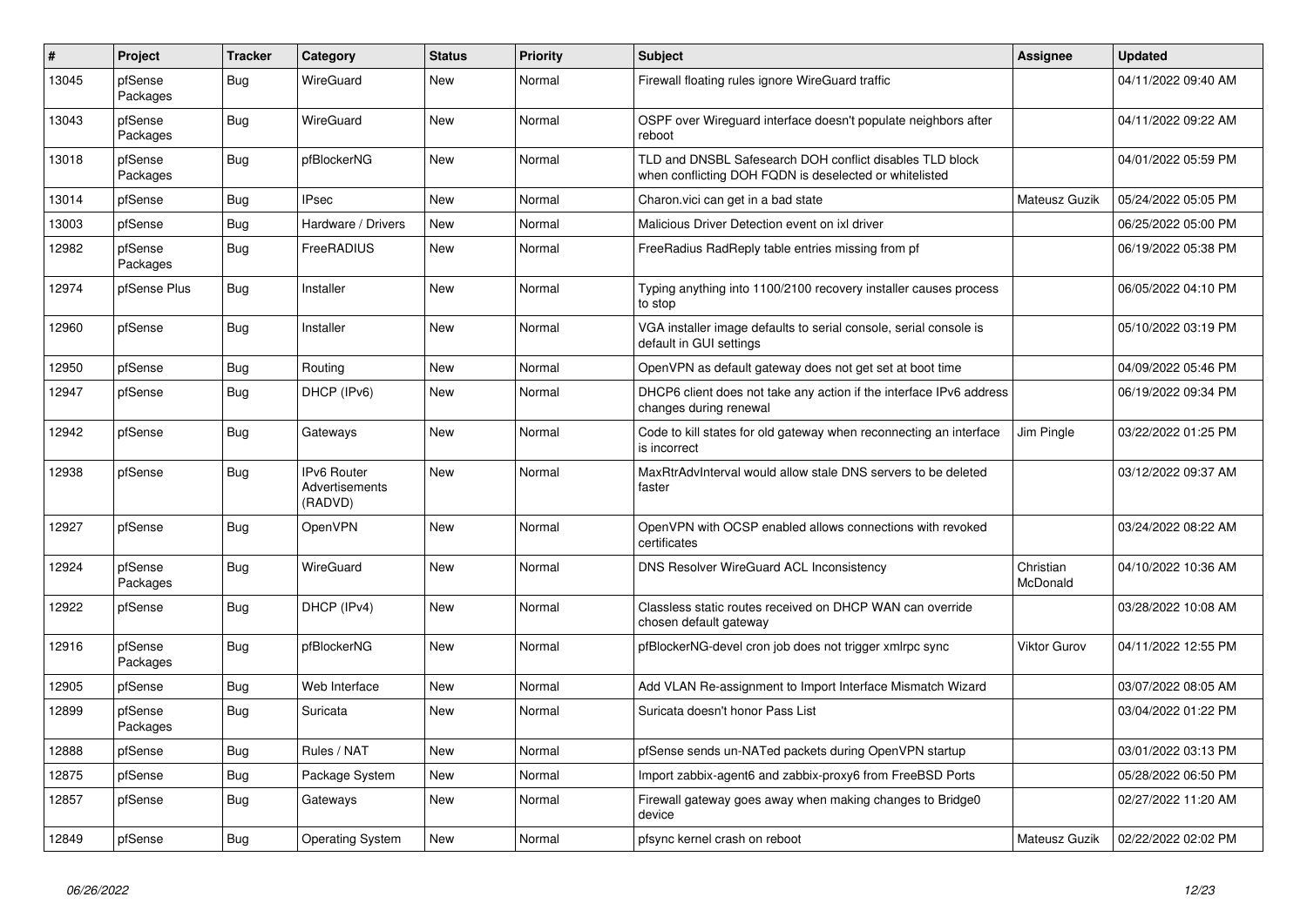| #     | Project             | <b>Tracker</b> | Category                  | <b>Status</b> | <b>Priority</b> | Subject                                                                                                                               | <b>Assignee</b>       | <b>Updated</b>      |
|-------|---------------------|----------------|---------------------------|---------------|-----------------|---------------------------------------------------------------------------------------------------------------------------------------|-----------------------|---------------------|
| 12845 | pfSense<br>Packages | Bug            | softflowd                 | New           | Normal          | softflowd wrong vlan tag                                                                                                              |                       | 02/21/2022 10:40 AM |
| 12828 | pfSense             | Bug            | Wireless                  | New           | Normal          | pfSense keeps crashing (Fatal trap 12: page fault while in kernel<br>mode)                                                            |                       | 02/21/2022 07:55 AM |
| 12823 | pfSense             | <b>Bug</b>     | DHCP (IPv6)               | <b>New</b>    | Normal          | Multiple DHCP6 WAN connections PPPoE interface 'defached'<br>status                                                                   |                       | 02/18/2022 05:39 AM |
| 12822 | pfSense<br>Packages | Bug            | pfBlockerNG               | New           | Normal          | IPv4 Source ASN format not working                                                                                                    |                       | 02/18/2022 10:47 AM |
| 12811 | pfSense             | <b>Bug</b>     | <b>Gateway Monitoring</b> | <b>New</b>    | Normal          | Services are not restarted when PPP interfaces connect                                                                                | Jim Pingle            | 05/31/2022 05:34 PM |
| 12797 | pfSense             | Bug            | UPnP/NAT-PMP              | New           | Normal          | UPnP+STUN forms invalid outbound NAT rules using the external<br>address discovered from STUN                                         |                       | 02/15/2022 01:01 PM |
| 12774 | pfSense             | <b>Bug</b>     | Backup / Restore          | New           | Normal          | Picture widget image is not saved in backup                                                                                           |                       | 04/04/2022 04:48 AM |
| 12767 | pfSense<br>Packages | <b>Bug</b>     | Avahi                     | <b>New</b>    | Normal          | Package radavahi-daemon does does not exist in current<br>pfSense version and it has been removed"" message on pfSense<br>2.7 restore |                       | 02/07/2022 11:28 AM |
| 12764 | pfSense             | Bug            | Gateways                  | <b>New</b>    | Normal          | VTI gateway status is pending after assigning the VTI interface                                                                       |                       | 02/07/2022 05:41 AM |
| 12762 | pfSense             | Bug            | <b>IPsec</b>              | New           | Normal          | IPsec keep alive check ignores Child SA Start Action                                                                                  | <b>Viktor Gurov</b>   | 02/07/2022 11:21 AM |
| 12760 | pfSense<br>Packages | Bug            | WireGuard                 | New           | Normal          | Link-local addresses disallowed on Wireguard interfaces                                                                               | Christian<br>McDonald | 02/07/2022 03:50 AM |
| 12751 | pfSense<br>Packages | Bug            | <b>FRR</b>                | New           | Normal          | Improve FRR route restoration after gateway events                                                                                    |                       | 02/06/2022 11:07 PM |
| 12747 | pfSense             | Bug            | Logging                   | New           | Normal          | System log is filled by sshguard                                                                                                      |                       | 05/03/2022 03:08 AM |
| 12737 | pfSense             | <b>Bug</b>     | Certificates              | New           | Normal          | CApath is not defined by default in curl                                                                                              |                       | 05/17/2022 02:30 PM |
| 12730 | pfSense             | <b>Bug</b>     | <b>Captive Portal</b>     | New           | Normal          | RADIUS accounting does not work if WAN is down                                                                                        |                       | 01/26/2022 05:13 AM |
| 12726 | pfSense             | <b>Bug</b>     | Authentication            | New           | Normal          | LDAP select container button auto populate                                                                                            |                       | 01/25/2022 01:48 PM |
| 12715 | pfSense             | Bug            | Authentication            | New           | Normal          | Long system startup time when LDAP is configured and<br>unavailable during startup.                                                   | Christian<br>McDonald | 01/24/2022 05:50 AM |
| 12708 | pfSense             | Bug            | Aliases / Tables          | New           | Normal          | alias with non resolving DNS entry breaks underlying pf table                                                                         |                       | 02/20/2022 06:13 PM |
| 12670 | pfSense<br>Packages | Bug            | <b>ACME</b>               | New           | Normal          | ACME package writes credentials to system log                                                                                         | Viktor Gurov          | 03/07/2022 10:58 AM |
| 12667 | pfSense<br>Packages | <b>Bug</b>     | WireGuard                 | New           | Normal          | Firewall Crashed After Upgrading Wireguard                                                                                            |                       | 01/07/2022 09:18 AM |
| 12655 | pfSense<br>Packages | <b>Bug</b>     | Telegraf                  | New           | Normal          | telegraf, wireguard plugin failing                                                                                                    |                       | 12/30/2021 05:51 PM |
| 12648 | pfSense             | Bug            | Captive Portal            | New           | Normal          | Undocumented variables 'listenporthttp' and 'listenporthttps'                                                                         |                       | 12/28/2021 10:44 AM |
| 12623 | pfSense<br>Packages | <b>Bug</b>     | <b>ACME</b>               | New           | Normal          | acme.sh package   DNS-ISPConfig settings                                                                                              | Viktor Gurov          | 03/10/2022 03:42 PM |
| 12612 | pfSense             | <b>Bug</b>     | <b>DNS Resolver</b>       | New           | Normal          | DNS Resolver is restarted during every "rc.newwanip" event                                                                            |                       | 06/03/2022 07:13 AM |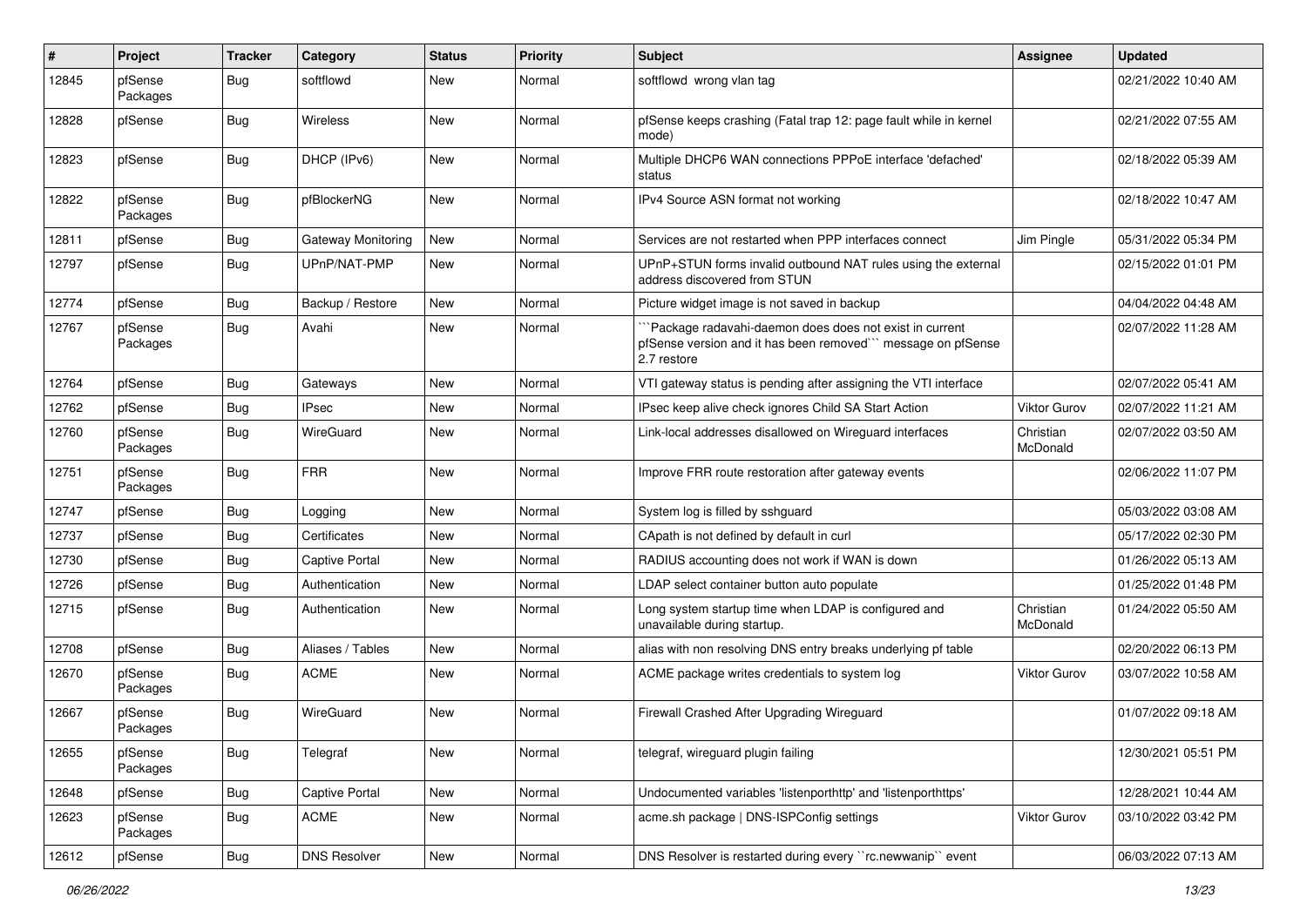| ∦     | Project             | <b>Tracker</b> | Category                        | <b>Status</b> | <b>Priority</b> | <b>Subject</b>                                                                                                                             | <b>Assignee</b> | <b>Updated</b>      |
|-------|---------------------|----------------|---------------------------------|---------------|-----------------|--------------------------------------------------------------------------------------------------------------------------------------------|-----------------|---------------------|
| 12563 | pfSense             | Bug            | OpenVPN                         | New           | Normal          | OpenVPN server doesn't support Framed-IPv6-Address RADIUS<br>attribute                                                                     |                 | 12/03/2021 11:19 AM |
| 12552 | pfSense             | Bug            | OpenVPN                         | New           | Normal          | "Pull DNS" option within OpenVPN client does not cause pfSense<br>to use DNS servers assigned by remote OpenVPN server                     |                 | 12/08/2021 08:45 AM |
| 12544 | pfSense             | Bug            | <b>Operating System</b>         | New           | Normal          | OpenSSH vulnerabilities                                                                                                                    |                 | 06/25/2022 05:47 PM |
| 12542 | pfSense             | Bug            | Virtual IP Addresses            | New           | Normal          | Cannot assign a same IPv6 Link-Local address to different<br>interfaces                                                                    |                 | 11/25/2021 01:41 AM |
| 12538 | pfSense<br>Packages | Bug            | PIMD                            | <b>New</b>    | Normal          | PIMD sub-interface bug                                                                                                                     |                 | 11/20/2021 09:44 PM |
| 12519 | pfSense             | Bug            | Authentication                  | New           | Normal          | Fail authentication using special character in password via the<br>LDAP connector                                                          |                 | 11/12/2021 07:39 AM |
| 12509 | pfSense             | Bug            | OpenVPN                         | New           | Normal          | Deffered authentication does not work with auth-gen-token<br>external-auth or pusk "auth-token"                                            |                 | 11/08/2021 04:01 AM |
| 12508 | pfSense             | <b>Bug</b>     | <b>DHCP Relay</b>               | New           | Normal          | DHCP Relay over VPN                                                                                                                        |                 | 11/06/2021 11:25 AM |
| 12504 | pfSense             | <b>Bug</b>     | Interfaces                      | New           | Normal          | BCM57412 NetXtreme-E 10Gb RDMA Ethernet controller issue                                                                                   |                 | 11/05/2021 04:51 AM |
| 12483 | pfSense             | Bug            | Configuration<br><b>Backend</b> | New           | Normal          | GUI creates inconsistent config.xml                                                                                                        |                 | 10/23/2021 06:48 AM |
| 12467 | pfSense             | Bug            | Captive Portal                  | New           | Normal          | CP error on client disconnect after reboot                                                                                                 |                 | 10/17/2021 05:35 AM |
| 12451 | pfSense             | <b>Bug</b>     | Virtual IP Addresses            | New           | Normal          | deleteVIP() does not check RFC2136 Update Source                                                                                           |                 | 10/13/2021 10:06 AM |
| 12444 | pfSense<br>Packages | Bug            | ntop                            | New           | Normal          | ntopng throws errors when viewing single host                                                                                              |                 | 10/11/2021 12:39 PM |
| 12436 | pfSense             | Bug            | PPPoE Server                    | New           | Normal          | Pppoe server config gui does not allow setting of chap<br>authentication, and sets the network start address for allocation to<br>$\Omega$ |                 | 10/21/2021 08:15 AM |
| 12421 | pfSense             | <b>Bug</b>     | Rules / NAT                     | New           | Normal          | IPV6 limiter bug                                                                                                                           |                 | 10/02/2021 08:44 AM |
| 12401 | pfSense             | <b>Bug</b>     | <b>Traffic Graphs</b>           | New           | Normal          | Traffic graphs with untagged and tagged VLAN on same interface                                                                             |                 | 09/23/2021 09:18 PM |
| 12357 | pfSense             | Bug            | <b>Captive Portal</b>           | New           | Normal          | Captive Portal popup Logout button loads full login page in popup<br>when clicked                                                          |                 | 10/27/2021 12:10 PM |
| 12338 | pfSense<br>Packages | Bug            | <b>RRD Summary</b>              | New           | Normal          | RRD Summary does not report data on 3100                                                                                                   |                 | 04/15/2022 02:54 PM |
| 12335 | pfSense             | <b>Bug</b>     | <b>IPsec</b>                    | New           | Normal          | IPsec DNS inefficiency                                                                                                                     | Jim Pingle      | 04/26/2022 07:50 AM |
| 12286 | pfSense<br>Packages | <b>Bug</b>     | FreeRADIUS                      | New           | Normal          | Add support for ntlm auth in LDAP                                                                                                          |                 | 08/20/2021 08:27 AM |
| 12283 | pfSense             | <b>Bug</b>     | Authentication                  | New           | Normal          | LDAP/RADIUS authentication servers configuration does not allow<br>source IP address to be specified                                       |                 | 08/20/2021 01:15 AM |
| 12260 | pfSense<br>Packages | <b>Bug</b>     | ntop                            | New           | Normal          | Update popup and version missmatch?                                                                                                        |                 | 01/08/2022 05:53 AM |
| 12259 | pfSense             | Bug            | <b>Operating System</b>         | New           | Normal          | Intel em NICs Suffering Performance Degradation on FreeBSD12                                                                               |                 | 02/25/2022 09:28 PM |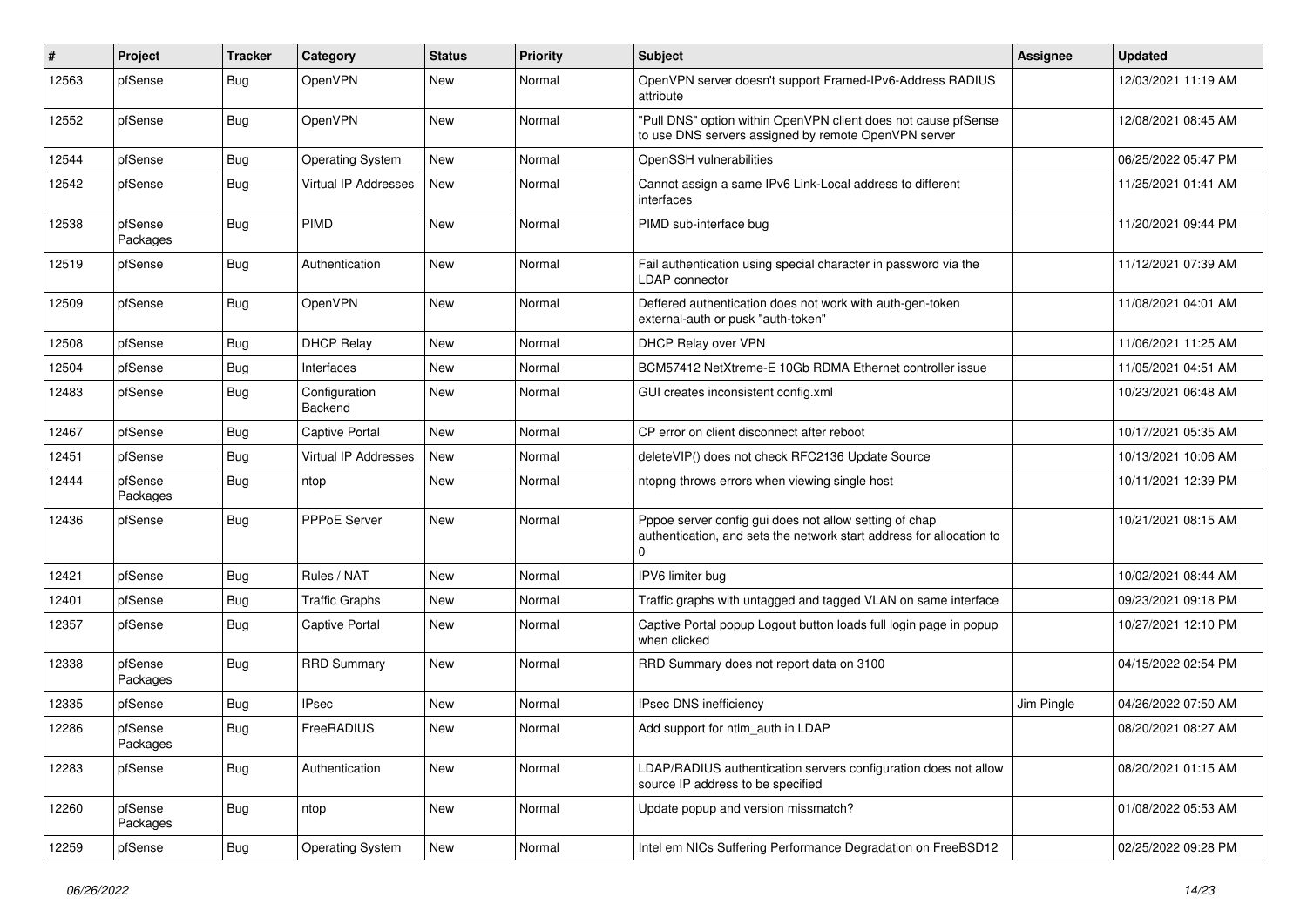| $\sharp$ | Project             | <b>Tracker</b> | Category                     | <b>Status</b> | <b>Priority</b> | <b>Subject</b>                                                                    | <b>Assignee</b> | <b>Updated</b>      |
|----------|---------------------|----------------|------------------------------|---------------|-----------------|-----------------------------------------------------------------------------------|-----------------|---------------------|
| 12249    | pfSense             | Bug            | Backup / Restore             | <b>New</b>    | Normal          | HAProxy causing failed ACB backups                                                |                 | 11/15/2021 11:58 PM |
| 12188    | pfSense<br>Packages | <b>Bug</b>     | OpenVPN Client<br>Export     | <b>New</b>    | Normal          | client export breaks multi remote configurations                                  |                 | 10/02/2021 05:58 PM |
| 12130    | pfSense<br>Packages | <b>Bug</b>     | Zeek                         | New           | Normal          | Zeek fails to start                                                               |                 | 07/15/2021 02:00 AM |
| 12126    | pfSense<br>Packages | <b>Bug</b>     | FreeRADIUS                   | <b>New</b>    | Normal          | freeradius3 0.15.7 31                                                             |                 | 10/11/2021 08:21 AM |
| 12122    | pfSense             | <b>Bug</b>     | Web Interface                | <b>New</b>    | Normal          | Perform greedy actions asychronously                                              |                 | 07/10/2021 01:10 PM |
| 12095    | pfSense             | <b>Bug</b>     | Authentication               | New           | Normal          | Memory leak in pcscd                                                              |                 | 06/01/2022 01:01 PM |
| 12084    | pfSense<br>Packages | Bug            | <b>FRR</b>                   | New           | Normal          | libfrr.so.0 error on SG-1100                                                      |                 | 06/26/2021 08:22 AM |
| 12079    | pfSense             | <b>Bug</b>     | <b>IGMP Proxy</b>            | <b>New</b>    | Normal          | IGMPProxy: kernel panic, Sleeping thread owns a non-sleepable<br>lock             | Mateusz Guzik   | 05/10/2022 03:14 PM |
| 12056    | pfSense             | <b>Bug</b>     | Logging                      | New           | Normal          | Filterlog says "Unknown Option %u"                                                |                 | 06/18/2021 05:51 AM |
| 12033    | pfSense<br>Packages | <b>Bug</b>     | pfBlockerNG                  | New           | Normal          | maxmindb and sqlite3 modules not found                                            |                 | 10/01/2021 04:42 AM |
| 12009    | pfSense<br>Packages | <b>Bug</b>     | Zabbix                       | <b>New</b>    | Normal          | Zabbix Agent starts twice by /etc/rc.start packages                               |                 | 06/08/2021 01:35 AM |
| 11997    | pfSense<br>Packages | <b>Bug</b>     | <b>IPsec Profile Wizard</b>  | New           | Normal          | Add Support for Android Strongswan Profiles in the Profile Wizard                 | Jim Pingle      | 07/10/2021 07:51 PM |
| 11970    | pfSense<br>Packages | <b>Bug</b>     | Coreboot                     | New           | Normal          | Netgate Firmware Upgrade Doesn't Work on XG-2758                                  |                 | 04/21/2022 12:39 PM |
| 11953    | pfSense             | <b>Bug</b>     | <b>IGMP Proxy</b>            | <b>New</b>    | Normal          | XG-1541 crashes when igmpproxy is enabled and network<br>interfaces status change |                 | 05/24/2021 04:55 PM |
| 11925    | pfSense             | Bug            | <b>OpenVPN</b>               | <b>New</b>    | Normal          | Calling-Station-Id always set to WAN IP                                           |                 | 05/14/2021 09:27 AM |
| 11898    | pfSense<br>Packages | Bug            | apcupsd                      | New           | Normal          | PHP error from apcupsd dashboard widget                                           |                 | 05/07/2021 09:12 AM |
| 11872    | pfSense             | <b>Bug</b>     | Interfaces                   | <b>New</b>    | Normal          | gif interfaces reporting incorrect traffic counters                               |                 | 12/30/2021 04:00 AM |
| 11848    | pfSense<br>Packages | Bug            | Squid                        | <b>New</b>    | Normal          | Issue with squid cache download speed                                             |                 | 04/23/2021 09:30 PM |
| 11841    | pfSense<br>Packages | <b>Bug</b>     | <b>FRR</b>                   | New           | Normal          | FRR access lists default bahavior changed to permit by default                    |                 | 04/22/2021 09:52 AM |
| 11835    | pfSense<br>Packages | Bug            | <b>FRR</b>                   | <b>New</b>    | Normal          | FRR OSPF redistributed connected routes disappearing                              |                 | 04/22/2021 07:11 AM |
| 11802    | pfSense<br>Packages | <b>Bug</b>     | FreeRADIUS                   | <b>New</b>    | Normal          | FreeRADIUS sync                                                                   |                 | 05/10/2021 04:18 AM |
| 11797    | pfSense<br>Packages | Bug            | <b>Status Traffic Totals</b> | New           | Normal          | Traffic Totals lost upon reboot when using a ramdisk for /var and<br>/tmp         | John Cornwell   | 04/10/2021 06:27 PM |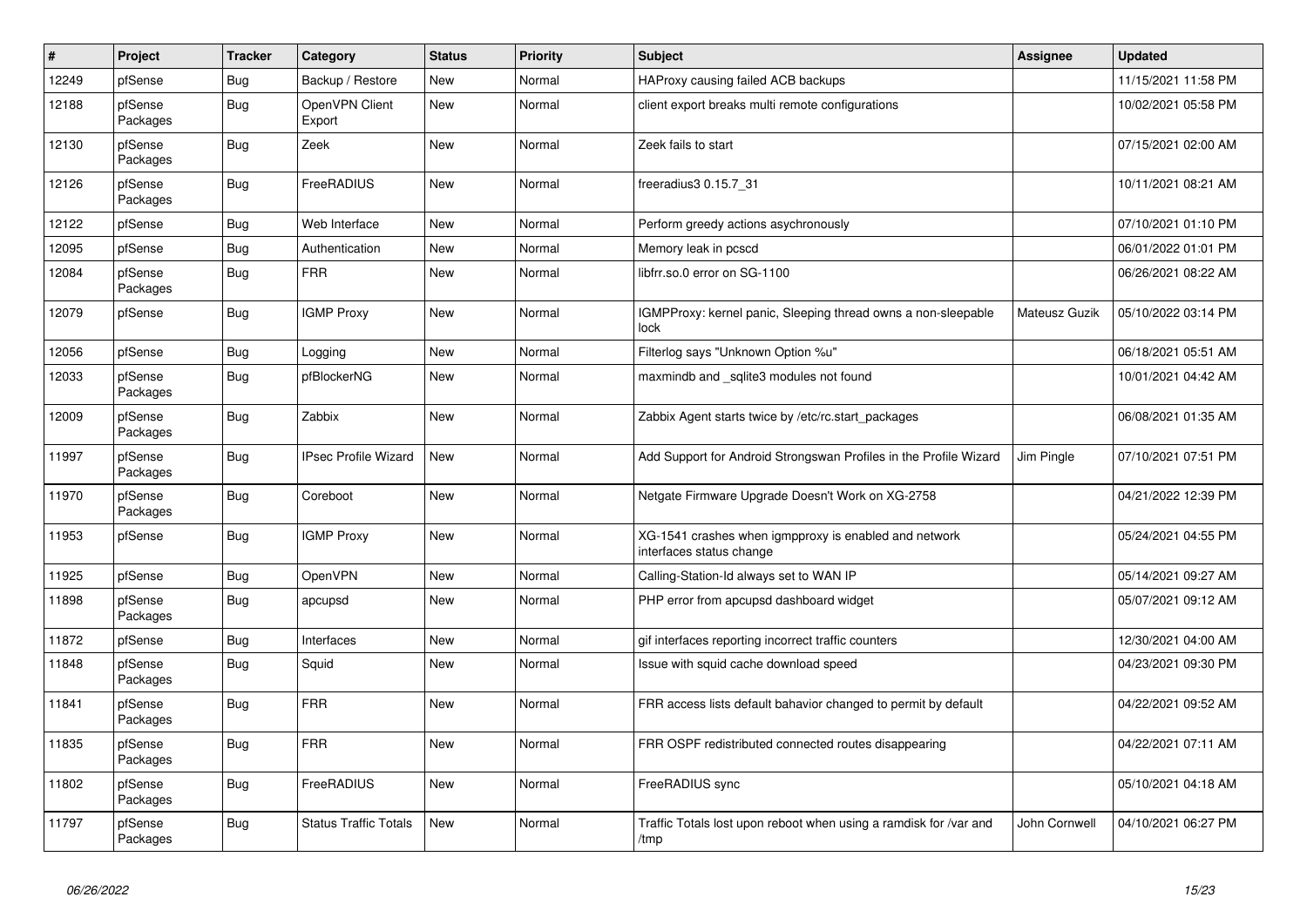| #     | Project             | <b>Tracker</b> | Category           | <b>Status</b> | <b>Priority</b> | Subject                                                                                                                                                                                         | Assignee   | <b>Updated</b>      |
|-------|---------------------|----------------|--------------------|---------------|-----------------|-------------------------------------------------------------------------------------------------------------------------------------------------------------------------------------------------|------------|---------------------|
| 11786 | pfSense             | Bug            | Services           | New           | Normal          | SSH incomplete setup and startup fail while recovering XML<br>backup in a fresh install of pfSense 2.5.0                                                                                        |            | 04/17/2021 01:36 PM |
| 11778 | pfSense             | Bug            | OpenVPN            | New           | Normal          | OpenVPN uses 100% CPU after experiencing packet loss                                                                                                                                            |            | 02/28/2022 07:38 AM |
| 11770 | pfSense Plus        | <b>Bug</b>     | Hardware / Drivers | New           | Normal          | Pantech UML295 USB Modem No Longer Functional                                                                                                                                                   |            | 04/01/2021 11:28 AM |
| 11763 | pfSense<br>Packages | <b>Bug</b>     | Status Monitoring  | New           | Normal          | Traffic graphs refresh issue                                                                                                                                                                    |            | 05/03/2021 09:44 AM |
| 11761 | pfSense             | <b>Bug</b>     | L <sub>2</sub> TP  | New           | Normal          | L2TP/IPsec VPN : PPP LCP negotiation occurs before user<br>authentication                                                                                                                       |            | 03/31/2021 04:52 AM |
| 11759 | pfSense             | <b>Bug</b>     | Dashboard          | New           | Normal          | Traffic graphs on dashboard double upload on pppoe links                                                                                                                                        |            | 12/30/2021 04:00 AM |
| 11742 | pfSense<br>Packages | <b>Bug</b>     | Suricata           | New           | Normal          | Blocking / Unblocking is not working correctly.                                                                                                                                                 |            | 09/01/2021 11:08 AM |
| 11731 | pfSense             | Bug            | Hardware / Drivers | New           | Normal          | Missing support for Realtek USB NICs                                                                                                                                                            |            | 03/30/2021 04:32 AM |
| 11730 | pfSense             | Bug            | Web Interface      | New           | Normal          | Improve visibility of option selections in dark themes                                                                                                                                          |            | 03/25/2021 09:38 PM |
| 11724 | pfSense             | Bug            | Package System     | New           | Normal          | Packages unexpectedly removed when changing update branches                                                                                                                                     |            | 03/29/2021 08:09 AM |
| 11717 | pfSense             | <b>Bug</b>     | Rules / NAT        | New           | Normal          | Incorrect port forwarding rules if Destination port alias is not equal<br>to Redirect target port alias                                                                                         |            | 03/22/2021 06:06 AM |
| 11715 | pfSense             | <b>Bug</b>     | OpenVPN            | New           | Normal          | OpenVPN MTU                                                                                                                                                                                     |            | 03/22/2021 01:35 AM |
| 11666 | pfSense             | <b>Bug</b>     | Logging            | New           | Normal          | GUI Firewall log search not parsing filter log beyond hard coded<br>limit                                                                                                                       |            | 03/12/2021 11:38 AM |
| 11657 | pfSense             | Bug            | Interfaces         | New           | Normal          | netmap ring reinit error                                                                                                                                                                        |            | 03/18/2021 10:32 PM |
| 11641 | pfSense             | <b>Bug</b>     | Interfaces         | New           | Normal          | On xn based interfaces without the VLANMTU flag the first VLAN<br>tag defined does not follow the parent interface MTU settings. All<br>subsequent VLAN tags follow the parent interface's MTU. |            | 03/09/2021 06:42 PM |
| 11626 | pfSense Plus        | Bug            | Authentication     | <b>New</b>    | Normal          | Google LDAP connection failed due to lack of SNI for TLS 1.3                                                                                                                                    | Luiz Souza | 06/25/2022 05:34 PM |
| 11619 | pfSense             | <b>Bug</b>     | Upgrade            | New           | Normal          | Unable to upgrade 2.4.4-p3 to 2.5/21.02-p1                                                                                                                                                      |            | 08/15/2021 10:00 AM |
| 11610 | pfSense<br>Packages | <b>Bug</b>     | NET-SNMP           | New           | Normal          | NET-SNMP is not setting the correct permissions on AgentX                                                                                                                                       |            | 06/28/2021 07:54 AM |
| 11592 | pfSense<br>Packages | <b>Bug</b>     | node exporter      | New           | Normal          | Node exporter can not read system statistics                                                                                                                                                    |            | 10/15/2021 09:37 PM |
| 11556 | pfSense             | <b>Bug</b>     | Rules / NAT        | New           | Normal          | Kill all states associated with a NAT address                                                                                                                                                   |            | 03/19/2021 10:29 AM |
| 11548 | pfSense             | Bug            | Rules / NAT        | New           | Normal          | "rule expands to no valid combination" error from port forward<br>automatic rule mixing IPv4 and IPv6 elements                                                                                  |            | 02/27/2021 03:18 PM |
| 11541 | pfSense             | Bug            | OpenVPN            | <b>New</b>    | Normal          | OpenVPN status does not work properly when set to TCP and<br>Concurrent Connections = 1                                                                                                         |            | 03/02/2021 02:27 PM |
| 11525 | pfSense<br>Packages | <b>Bug</b>     | Suricata           | New           | Normal          | pfsense 2.5.0 release version for vlan issue to suricata                                                                                                                                        |            | 11/11/2021 08:16 AM |
| 11522 | pfSense<br>Packages | Bug            | Zabbix             | New           | Normal          | fping6 error                                                                                                                                                                                    |            | 02/24/2021 07:13 AM |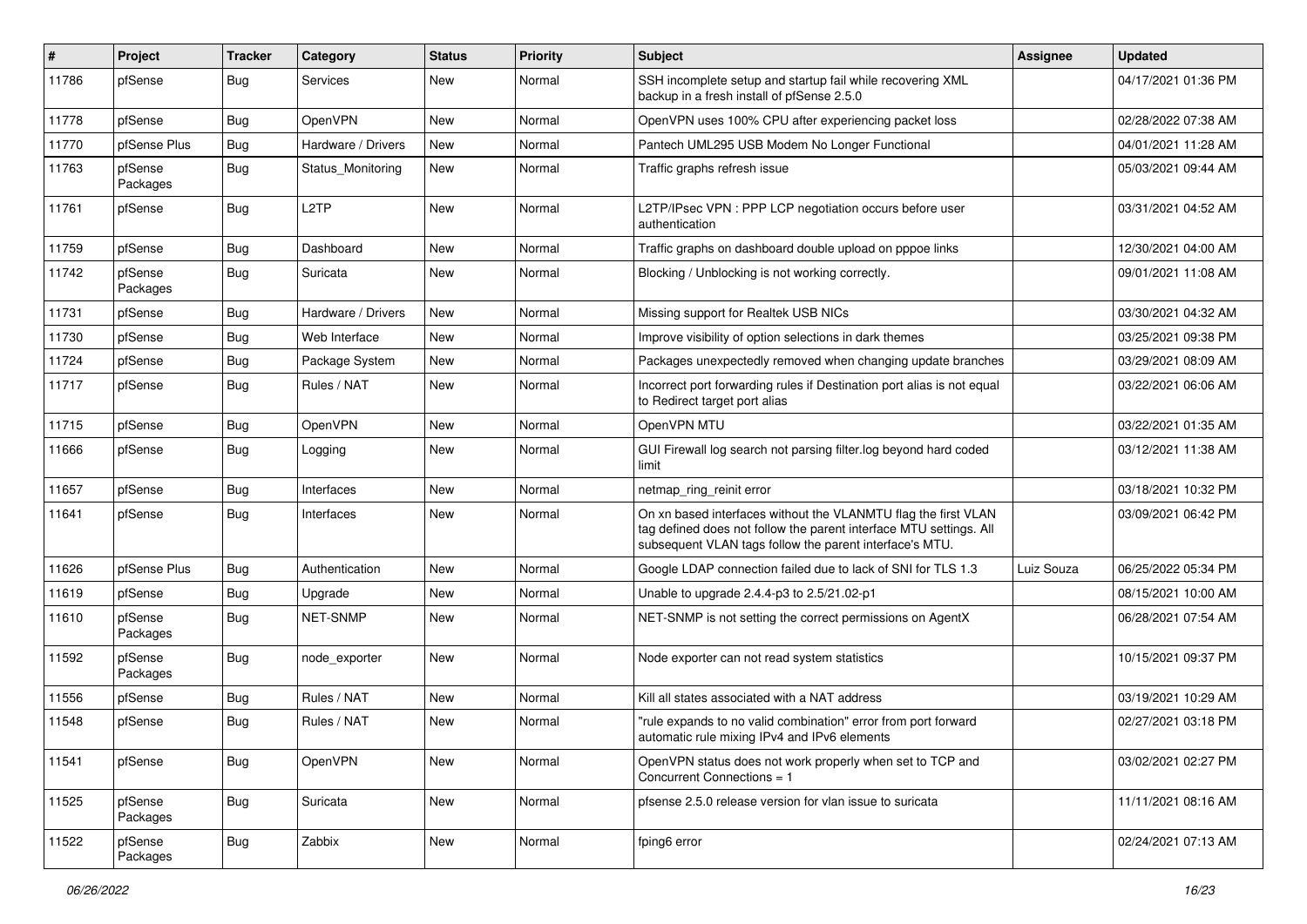| #     | Project             | <b>Tracker</b> | Category                | <b>Status</b> | <b>Priority</b> | Subject                                                                                                                | Assignee     | <b>Updated</b>      |
|-------|---------------------|----------------|-------------------------|---------------|-----------------|------------------------------------------------------------------------------------------------------------------------|--------------|---------------------|
| 11503 | pfSense             | Bug            | OpenVPN                 | New           | Normal          | Using multiple authentication backends on an OpenVPN server<br>fails                                                   |              | 02/23/2021 12:23 PM |
| 11479 | pfSense<br>Packages | Bug            | snmptt                  | New           | Normal          | snmptt 1.4.2 does not work in daemon mode                                                                              |              | 02/20/2021 04:37 PM |
| 11473 | pfSense             | <b>Bug</b>     | Web Interface           | New           | Normal          | System Activity shows invalid data on SG-3100                                                                          |              | 02/19/2021 08:12 PM |
| 11430 | pfSense             | <b>Bug</b>     | Interfaces              | New           | Normal          | PHP console spam after Assigning Interfaces                                                                            |              | 10/09/2021 10:37 AM |
| 11429 | pfSense             | <b>Bug</b>     | Web Interface           | New           | Normal          | System Log / Settings form activates "Reset Log Files" button on<br>enter                                              |              | 10/28/2021 01:35 PM |
| 11414 | pfSense<br>Packages | Bug            | pfBlockerNG             | New           | Normal          | Enabling feed "Public DNS4 all" breaks some Google services                                                            |              | 02/13/2021 02:46 AM |
| 11412 | pfSense             | Bug            | Interfaces              | New           | Normal          | LLDPD Package Doesn't Work with Switchports                                                                            |              | 02/12/2021 08:12 PM |
| 11398 | pfSense<br>Packages | <b>Bug</b>     | pfBlockerNG             | New           | Normal          | pfBlocker upgrade hangs forever                                                                                        |              | 04/21/2022 12:39 PM |
| 11375 | pfSense<br>Packages | Bug            | apcupsd                 | New           | Normal          | UPS Type <blank> for USB APC</blank>                                                                                   |              | 02/26/2021 11:10 AM |
| 11363 | pfSense             | Bug            | Installer               | <b>New</b>    | Normal          | Clean Install 2.5.0 fails due to hardware incompability                                                                |              | 02/04/2021 11:06 AM |
| 11335 | pfSense             | Bug            | Interfaces              | New           | Normal          | Spoofing the MAC on a LAGG interface does not work for some<br>NIC types.                                              |              | 01/29/2021 09:10 AM |
| 11296 | pfSense             | <b>Bug</b>     | Routing                 | New           | Normal          | Static route targets may still reachable via default route when the<br>gateway they should route through is down       | Viktor Gurov | 05/10/2022 03:12 PM |
| 11268 | pfSense             | <b>Bug</b>     | Web Interface           | New           | Normal          | Cookie named 'id' prevents Edit form fields being set properly                                                         |              | 09/03/2021 06:16 AM |
| 11261 | pfSense<br>Packages | Bug            | pfBlockerNG             | New           | Normal          | pfBlockerNG ASN numbers in IPv4 (/IPv6) Custom_List generate<br>error(s) "Invalid numeric literal at line 1, column 7" |              | 01/28/2021 08:34 AM |
| 11235 | pfSense<br>Packages | <b>Bug</b>     | Filer                   | New           | Normal          | Filer run script when "state" unchanged                                                                                |              | 01/08/2021 07:24 AM |
| 11232 | pfSense             | <b>Bug</b>     | <b>Operating System</b> | New           | Normal          | Fix pfSense fsync                                                                                                      |              | 01/08/2021 08:53 AM |
| 11203 | pfSense             | <b>Bug</b>     | Certificates            | New           | Normal          | certificate manager very slow                                                                                          |              | 12/31/2020 11:57 AM |
| 11184 | pfSense             | Bug            | FreeBSD                 | New           | Normal          | PF: State policy cannot be configurable                                                                                |              | 02/09/2021 02:43 AM |
| 11182 | pfSense<br>Packages | <b>Bug</b>     | <b>NRPE</b>             | New           | Normal          | NRPE in HA syncs the bind IP                                                                                           |              | 12/01/2021 02:15 AM |
| 11177 | pfSense             | <b>Bug</b>     | <b>Dynamic DNS</b>      | New           | Normal          | DDNSv6 not using Check IP Services                                                                                     |              | 12/21/2020 05:02 AM |
| 11149 | pfSense             | i Bug          | <b>DHCP Relay</b>       | New           | Normal          | DHCP relay won't start with DHCP server behind gateway                                                                 |              | 03/22/2021 05:13 AM |
| 11147 | pfSense             | <b>Bug</b>     | Dynamic DNS             | New           | Normal          | Domeneshop DynDNS IPv4 and IPv6                                                                                        |              | 12/09/2020 11:47 PM |
| 11110 | pfSense             | <b>Bug</b>     | Backup / Restore        | <b>New</b>    | Normal          | Backup file should be checked before restoring a specific area                                                         |              | 12/05/2020 02:50 PM |
| 11091 | pfSense             | Bug            | Interfaces              | New           | Normal          | Interfaces set as disabled in the configuration have an UP status in<br>the operating system at boot                   | Viktor Gurov | 05/10/2022 03:12 PM |
| 11040 | pfSense<br>Packages | Bug            | pfBlockerNG             | New           | Normal          | pfb filter core faults when clearing firewall log                                                                      |              | 11/07/2020 01:44 PM |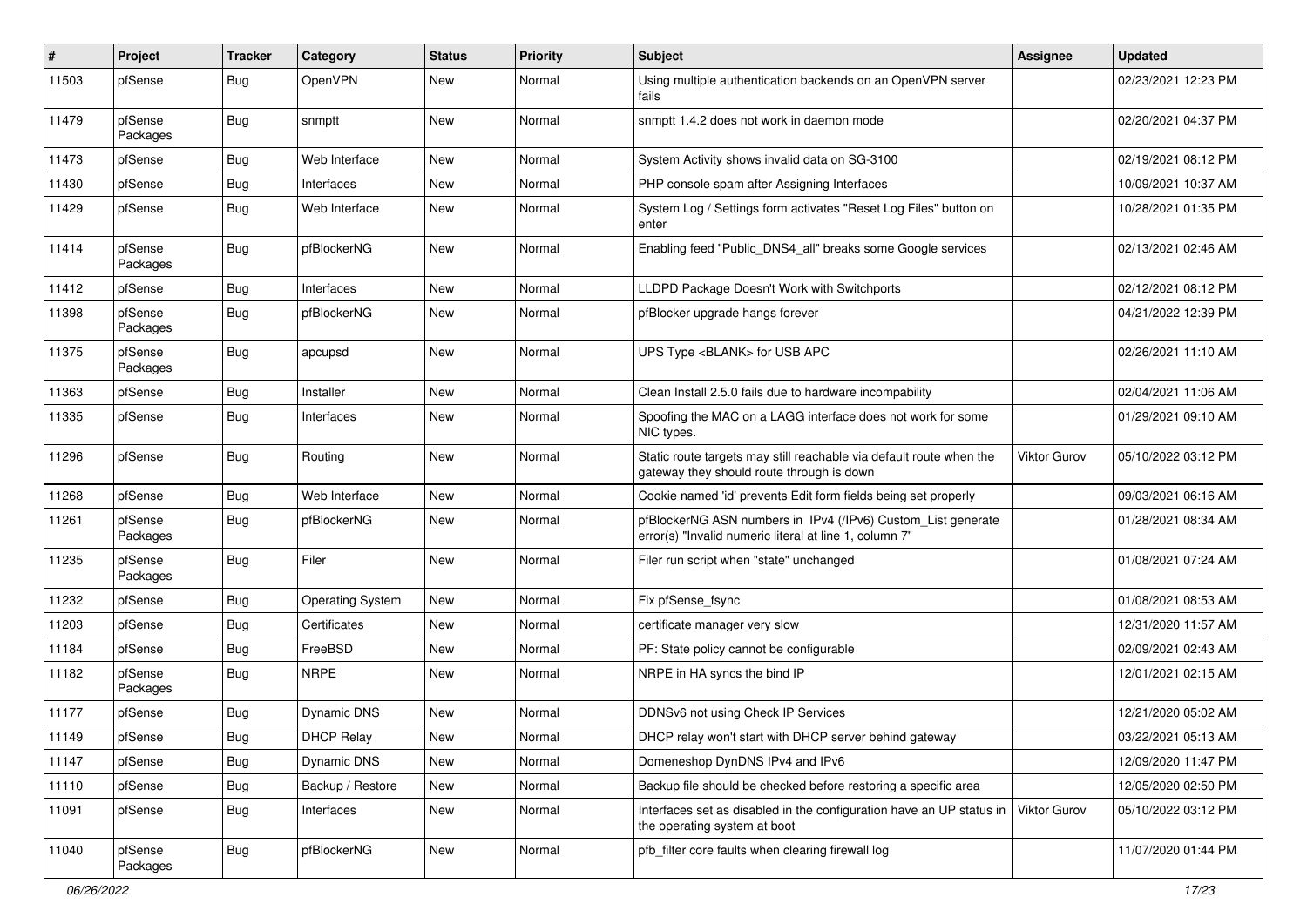| $\sharp$ | Project             | <b>Tracker</b> | Category                 | <b>Status</b> | <b>Priority</b> | <b>Subject</b>                                                                                                    | Assignee   | <b>Updated</b>      |
|----------|---------------------|----------------|--------------------------|---------------|-----------------|-------------------------------------------------------------------------------------------------------------------|------------|---------------------|
| 11036    | pfSense<br>Packages | Bug            | haproxy                  | New           | Normal          | <b>HAproxy ACL</b>                                                                                                |            | 02/11/2022 11:27 AM |
| 10980    | pfSense             | Bug            | <b>Operating System</b>  | New           | Normal          | rc. local is executed at login by rc. initial, and not at boot time.                                              |            | 10/19/2020 09:39 AM |
| 10935    | pfSense<br>Packages | Bug            | <b>FRR</b>               | <b>New</b>    | Normal          | FRR 0.6.7-6 - BGPD service recycled IPv6 without Route Map                                                        |            | 12/30/2020 05:00 PM |
| 10875    | pfSense             | Bug            | Gateways                 | <b>New</b>    | Normal          | PPP periodic reset does not fully restore gateway group<br>round-robin functionality                              | Luiz Souza | 11/05/2020 07:44 AM |
| 10845    | pfSense<br>Packages | <b>Bug</b>     | apcupsd                  | <b>New</b>    | Normal          | apcupsd doesn't stop when not enabled                                                                             |            | 08/24/2020 10:16 AM |
| 10833    | pfSense             | <b>Bug</b>     | Configuration<br>Backend | New           | Normal          | unbound exits on configuration error when link status flaps on LAN<br>interface                                   |            | 08/13/2020 11:53 PM |
| 10822    | pfSense             | <b>Bug</b>     | DHCP (IPv6)              | New           | Normal          | Deprecated IPv6 prefix won't be announced as deprecated to<br>clients                                             |            | 08/10/2020 09:23 AM |
| 10791    | pfSense<br>Packages | <b>Bug</b>     | PIMD                     | <b>New</b>    | Normal          | Valid (vlan)interfaces do not get vif reporting "Invalid phyint<br>address"                                       |            | 10/06/2020 09:20 AM |
| 10783    | pfSense<br>Packages | Bug            | ntop                     | New           | Normal          | NtopNG is very unstable on arm64                                                                                  |            | 07/22/2020 09:07 AM |
| 10765    | pfSense             | <b>Bug</b>     | Authentication           | <b>New</b>    | Normal          | Ampersands in Idap_extended_query are escaped twice                                                               |            | 09/02/2020 07:55 AM |
| 10729    | pfSense             | Bug            | Package System           | New           | Normal          | Certificate verification failed for pkg.freebsd.org                                                               |            | 07/05/2020 01:12 AM |
| 10726    | pfSense             | <b>Bug</b>     | Rules / NAT              | <b>New</b>    | Normal          | Sticky-connections option is bugged - sticky-address cannot be<br>redefined                                       |            | 11/12/2020 10:12 AM |
| 10715    | pfSense             | Bug            | <b>DHCP Relay</b>        | New           | Normal          | DHCPv6 relay always uses the "first" IPv6 address of an interface                                                 |            | 06/29/2020 05:01 AM |
| 10714    | pfSense             | <b>Bug</b>     | DHCP (IPv6)              | <b>New</b>    | Normal          | radvd only gives out the prefix of the "first" IPv6 address of an<br>interface                                    |            | 10/06/2020 01:03 PM |
| 10712    | pfSense             | Bug            | Rules / NAT              | New           | Normal          | "default allow LAN IPv6 to any" rule does not work right after boot<br>when using IPv6 PD                         |            | 06/30/2020 12:17 AM |
| 10708    | pfSense             | <b>Bug</b>     | Upgrade                  | New           | Normal          | ZFS bootpool boot symlink issue                                                                                   | Luiz Souza | 03/08/2021 07:03 AM |
| 10695    | pfSense<br>Packages | <b>Bug</b>     | FreeRADIUS               | New           | Normal          | FreeRadius Accounting skipping MBs after reboot due to power<br>down                                              |            | 06/24/2020 04:49 AM |
| 10693    | pfSense<br>Packages | Bug            | <b>BIND</b>              | New           | Normal          | pfSense Bind Zone Editor UI does not update zone serial number<br>when a change is made                           |            | 09/01/2021 12:51 AM |
| 10671    | pfSense             | Bug            | <b>Operating System</b>  | <b>New</b>    | Normal          | pfsense 2.4.5 1 does not boot on Gen2 2012R2 HyperV VM                                                            |            | 05/09/2021 06:39 AM |
| 10624    | pfSense             | <b>Bug</b>     | <b>DNS Resolver</b>      | New           | Normal          | Unbound configuration memory leak with python module $+$ register<br><b>DHCP</b> leases active                    |            | 02/26/2021 10:27 AM |
| 10606    | pfSense<br>Packages | Bug            | Snort                    | <b>New</b>    | Normal          | Snort Inline stopped working after upgrade to FreeBSD 12.1<br>(network traffic blocked after heavy load randomly) |            | 05/28/2020 10:06 AM |
| 10601    | pfSense<br>Packages | <b>Bug</b>     | Status_Monitoring        | <b>New</b>    | Normal          | Dashboard->Traffic Graphs Scale is capped for outbound                                                            |            | 05/29/2020 10:13 AM |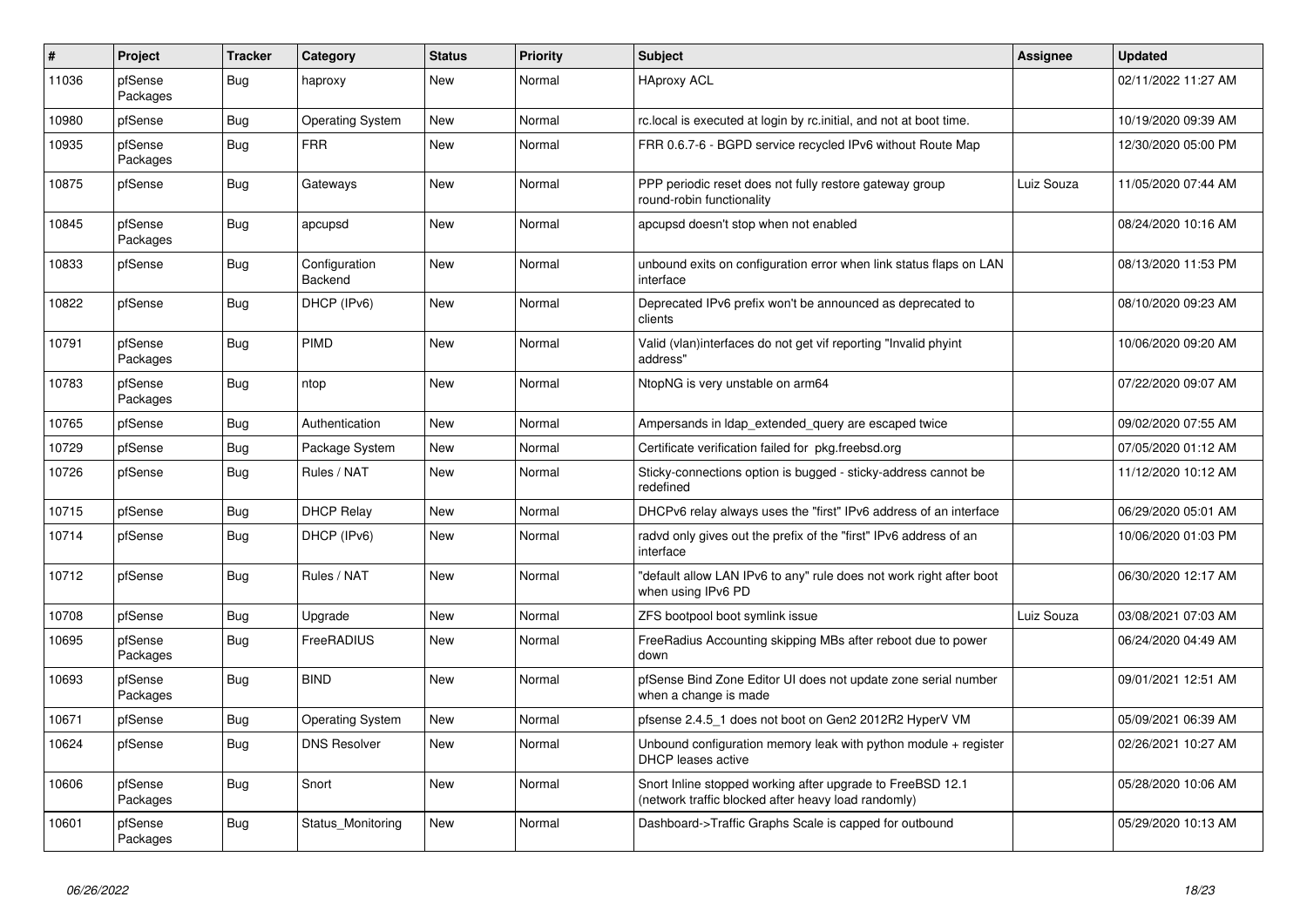| #     | Project             | <b>Tracker</b> | Category                     | <b>Status</b> | <b>Priority</b> | Subject                                                                                                                                                     | <b>Assignee</b> | <b>Updated</b>      |
|-------|---------------------|----------------|------------------------------|---------------|-----------------|-------------------------------------------------------------------------------------------------------------------------------------------------------------|-----------------|---------------------|
| 10590 | pfSense<br>Packages | <b>Bug</b>     | pfBlockerNG                  | New           | Normal          | pfBlockerNG: Invalid argument supplied for foreach()                                                                                                        |                 | 05/26/2020 08:22 AM |
| 10584 | pfSense             | <b>Bug</b>     | Hardware / Drivers           | New           | Normal          | SG-3100 with M.2: shutdown instead of reboot                                                                                                                |                 | 07/21/2020 03:08 AM |
| 10544 | pfSense             | <b>Bug</b>     | User Manager /<br>Privileges | New           | Normal          | It's not possible to add a user to group operator using the gui                                                                                             |                 | 04/21/2022 12:39 PM |
| 10530 | pfSense             | Bug            | Upgrade                      | <b>New</b>    | Normal          | Convert config version to be based on product version                                                                                                       |                 | 04/21/2022 12:39 PM |
| 10526 | pfSense<br>Packages | <b>Bug</b>     | pfBlockerNG                  | New           | Normal          | Package pfBlockerNG Crashes on Alert view                                                                                                                   |                 | 05/04/2020 08:59 AM |
| 10516 | pfSense<br>Packages | <b>Bug</b>     | <b>FRR</b>                   | <b>New</b>    | Normal          | <b>FRR Access list</b>                                                                                                                                      |                 | 12/06/2020 11:02 PM |
| 10513 | pfSense             | Bug            | Rules / NAT                  | New           | Normal          | State issues with policy routing and HA failover                                                                                                            |                 | 04/21/2022 12:39 PM |
| 10503 | pfSense<br>Packages | <b>Bug</b>     | <b>FRR</b>                   | New           | Normal          | Flapping any GW in multi-WAN influences restating all IPsec<br>tunnels in FRR which leads to dropping all IPsec VTI static routes<br>and related BGP issues |                 | 05/08/2020 07:51 PM |
| 10493 | pfSense             | <b>Bug</b>     | <b>IPsec</b>                 | New           | Normal          | filter_get_vpns_list() issues                                                                                                                               |                 | 05/06/2020 01:07 AM |
| 10487 | pfSense<br>Packages | <b>Bug</b>     | Telegraf                     | New           | Normal          | Telegraf package not sending logs to influxdb server                                                                                                        |                 | 05/03/2020 07:09 PM |
| 10436 | pfSense<br>Packages | <b>Bug</b>     | softflowd                    | New           | Normal          | softflowd no longer sends flow data after upgrade ( $v0.9.9$ 1 -><br>v1.0.0                                                                                 |                 | 06/07/2022 12:25 AM |
| 10429 | pfSense<br>Packages | <b>Bug</b>     | <b>Status Traffic Totals</b> | <b>New</b>    | Normal          | Status Traffic Total broken 2.4.5                                                                                                                           | Jared Dillard   | 02/27/2021 07:55 PM |
| 10370 | pfSense<br>Packages | <b>Bug</b>     | ntop                         | New           | Normal          | ntopng Timeseries not send to InfluxDB                                                                                                                      |                 | 03/30/2020 09:42 AM |
| 10342 | pfSense             | <b>Bug</b>     | <b>DNS Resolver</b>          | New           | Normal          | Unbound domain overrides stop resolving periodically. They only<br>resume after the service has been restarted.                                             |                 | 03/13/2020 10:35 AM |
| 10325 | pfSense             | Bug            | <b>Notifications</b>         | New           | Normal          | System/Advanced/Notifications/E-Mail - SMTP Notification E-Mail<br>auth password Unexpected Bahaviour                                                       |                 | 10/30/2020 08:17 AM |
| 10311 | pfSense             | <b>Bug</b>     | OpenVPN                      | New           | Normal          | Too low net.link.ifqmaxlen causes packet drop under load when<br>using OpenVPN inside bridge interface under load                                           |                 | 08/10/2021 03:10 AM |
| 10310 | pfSense             | <b>Bug</b>     | Upgrade                      | <b>New</b>    | Normal          | Systems with low RAM and several packages may temporarily fail<br>to load large tables after an upgrade                                                     |                 | 03/03/2020 07:55 AM |
| 10294 | pfSense<br>Packages | <b>Bug</b>     | <b>FRR</b>                   | New           | Normal          | FRR Route Counts Incorrect on Status Page                                                                                                                   | Jim Pingle      | 02/26/2020 11:08 AM |
| 10292 | pfSense<br>Packages | <b>Bug</b>     | Suricata                     | New           | Normal          | Suricata not respecting SID Mgmt list                                                                                                                       |                 | 02/27/2020 01:02 PM |
| 10279 | pfSense<br>Packages | <b>Bug</b>     | open-vm-tools                | New           | Normal          | pfSense's OpenVM Tools on ESXi 6.7 no longer provides guest vm<br>functionality                                                                             |                 | 03/01/2020 06:07 PM |
| 10278 | pfSense<br>Packages | <b>Bug</b>     | pfBlockerNG                  | New           | Normal          | pfBlockerNG: Formatting issue on DNSBL stats page                                                                                                           |                 | 02/24/2020 01:36 PM |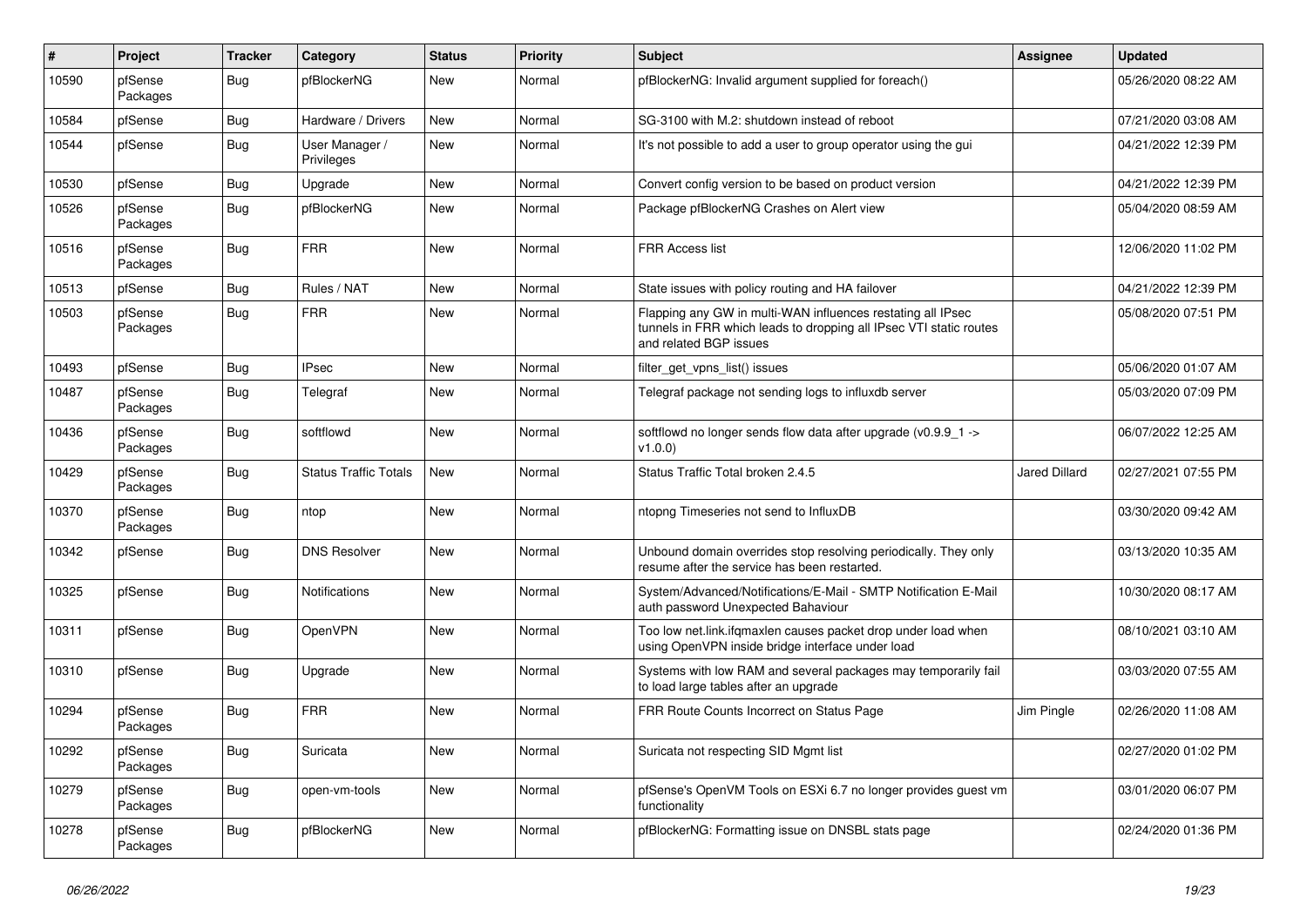| $\pmb{\#}$ | Project             | <b>Tracker</b> | Category              | <b>Status</b> | <b>Priority</b> | Subject                                                                                                              | <b>Assignee</b> | <b>Updated</b>      |
|------------|---------------------|----------------|-----------------------|---------------|-----------------|----------------------------------------------------------------------------------------------------------------------|-----------------|---------------------|
| 10277      | pfSense             | Bug            | Web Interface         | New           | Normal          | Sorting the log entries does not use year value                                                                      |                 | 02/24/2020 07:46 AM |
| 10271      | pfSense             | <b>Bug</b>     | Web Interface         | New           | Normal          | Large number of VLAN/LANs make "Interfaces" menu hard to<br>access                                                   |                 | 02/20/2020 04:46 AM |
| 10253      | pfSense<br>Packages | Bug            | pfBlockerNG           | New           | Normal          | pfblockerng-devel uses user interface for VIP causing issues with<br>other services                                  |                 | 02/11/2020 09:17 AM |
| 10188      | pfSense<br>Packages | <b>Bug</b>     | pfBlockerNG           | <b>New</b>    | Normal          | Reputation tab is not working                                                                                        |                 | 01/24/2020 10:06 AM |
| 10164      | pfSense<br>Packages | <b>Bug</b>     | pfBlockerNG           | <b>New</b>    | Normal          | pfBlockerNG dashboard widget position is not maintained when<br>updating                                             |                 | 01/06/2020 10:06 AM |
| 10150      | pfSense             | Bug            | <b>IGMP Proxy</b>     | <b>New</b>    | Normal          | IGMP Proxy does not scale to hundreds of streams                                                                     |                 | 01/03/2020 02:56 AM |
| 10143      | pfSense             | Bug            | <b>DNS Resolver</b>   | New           | Normal          | System hostname DNS entry is assigned to the wrong IP on<br>multi-wan setups                                         |                 | 12/31/2019 02:33 PM |
| 10000      | pfSense             | <b>Bug</b>     | <b>Dynamic DNS</b>    | <b>New</b>    | Normal          | Azure Dynamic DNS A and AAAA Records for Apex Zone                                                                   |                 | 03/31/2020 09:03 AM |
| 9999       | pfSense<br>Packages | <b>Bug</b>     | pfBlockerNG           | New           | Normal          | unbound fatal error if System Domain in DNSBL and System<br>Domain Local Zone Type is Redirect                       |                 | 12/25/2019 08:10 AM |
| 9934       | pfSense<br>Packages | <b>Bug</b>     | Suricata              | <b>New</b>    | Normal          | suricata update kills WAN interface                                                                                  |                 | 02/20/2020 09:17 AM |
| 9895       | pfSense<br>Packages | Bug            | Snort                 | <b>New</b>    | Normal          | snort reinstallation failed                                                                                          |                 | 06/23/2021 08:01 AM |
| 9805       | pfSense             | Bug            | Dynamic DNS           | New           | Normal          | dynDNS cloudflare multiple entries                                                                                   |                 | 10/02/2019 04:51 PM |
| 9737       | pfSense             | <b>Bug</b>     | <b>Traffic Graphs</b> | New           | Normal          | traffic-graphs.js shows incorrect units inside the chart                                                             |                 | 09/09/2019 06:35 AM |
| 9707       | pfSense<br>Packages | <b>Bug</b>     | pfBlockerNG           | New           | Normal          | Some networks already existing in deny Feeds are not stopped<br>even if existing in custom deny list                 |                 | 08/28/2019 10:03 AM |
| 9698       | pfSense             | <b>Bug</b>     | <b>RRD Graphs</b>     | <b>New</b>    | Normal          | Monitoring graphs do not retain state after auto-refresh                                                             |                 | 08/26/2019 02:09 AM |
| 9690       | pfSense             | Bug            | Interfaces            | New           | Normal          | Ethernet flow control should be disabled by default                                                                  |                 | 08/19/2019 06:45 PM |
| 9677       | pfSense             | Bug            | Dashboard             | New           | Normal          | Dashboard hangs when widget needs data from a remote host<br>which is down                                           |                 | 08/13/2019 09:15 AM |
| 9676       | pfSense<br>Packages | Bug            | pfBlockerNG           | New           | Normal          | AS lookup fails                                                                                                      |                 | 12/26/2019 12:17 AM |
| 9664       | pfSense             | Bug            | Dynamic DNS           | New           | Normal          | DynDNS and Dual-wan problem with CloudFlare (works with No-Ip)                                                       |                 | 08/03/2019 10:00 AM |
| 9662       | pfSense<br>Packages | <b>Bug</b>     | pfBlockerNG           | New           | Normal          | PfblockerNG do not update after pfsense reboot and wait for next<br>cron task                                        |                 | 08/20/2019 09:00 AM |
| 9654       | pfSense             | Bug            | <b>DNS Resolver</b>   | New           | Normal          | After reboot, the DNS resolver must be restarted before it will<br>advertise the ipv6 DNS address of the router.     |                 | 11/20/2020 03:12 AM |
| 9650       | pfSense             | Bug            | Gateways              | New           | Normal          | IPv6 connection drops (ir-)regular on Kabelvodafone (German<br>cable ISP)                                            |                 | 07/27/2019 07:14 AM |
| 9626       | pfSense             | Bug            | Web Interface         | New           | Normal          | When deny write permission is assigned to a user, there is no error<br>feedback if the user tries to write something |                 | 06/25/2022 05:41 PM |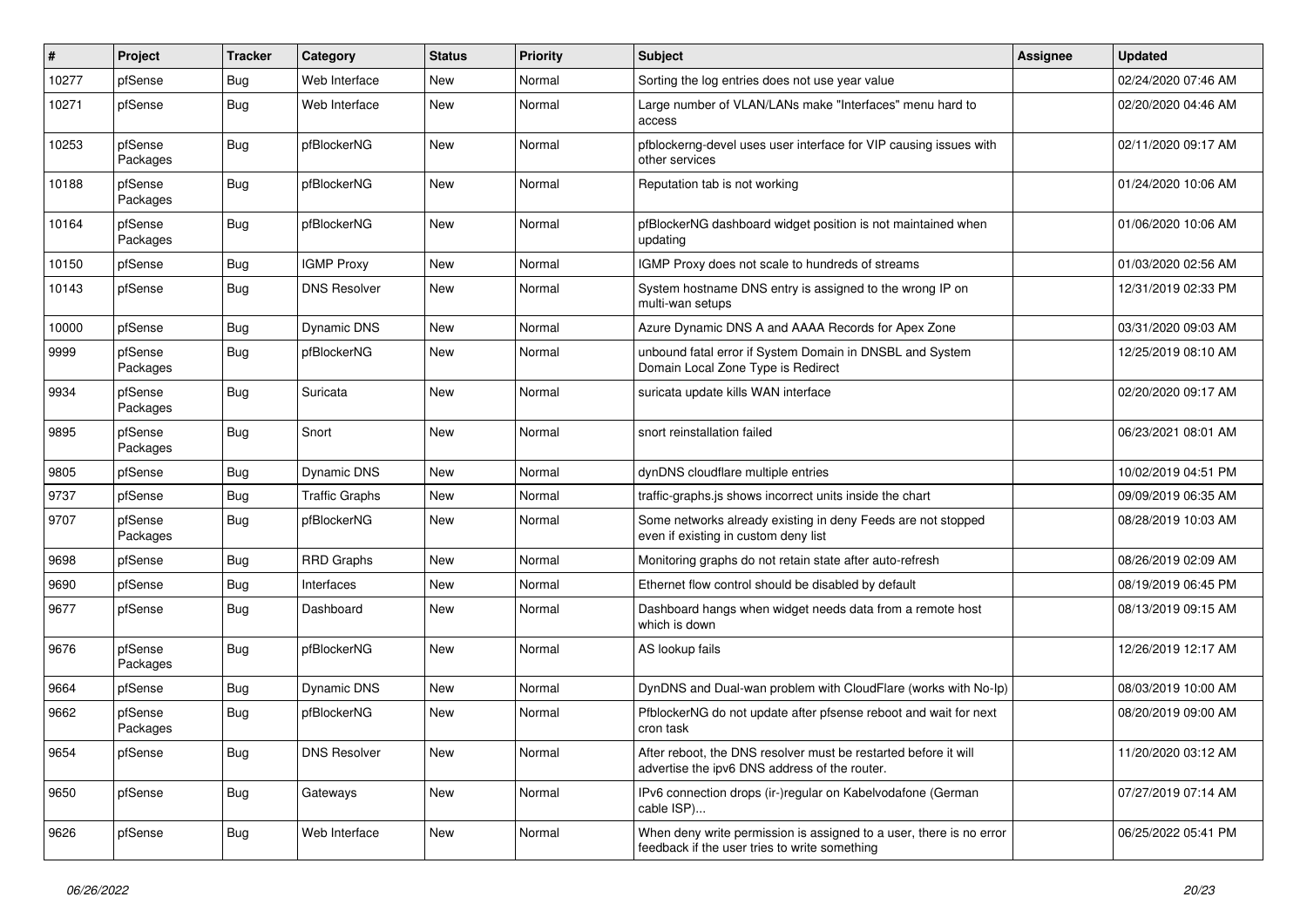| #    | Project             | <b>Tracker</b> | Category                     | <b>Status</b> | <b>Priority</b> | Subject                                                                                                 | <b>Assignee</b> | <b>Updated</b>      |
|------|---------------------|----------------|------------------------------|---------------|-----------------|---------------------------------------------------------------------------------------------------------|-----------------|---------------------|
| 9585 | pfSense             | <b>Bug</b>     | Interfaces                   | New           | Normal          | 6RD: Unable to reach hosts on within same 6rd-domain                                                    |                 | 08/14/2019 02:39 PM |
| 9568 | pfSense<br>Packages | <b>Bug</b>     | Squid                        | New           | Normal          | UFSSwapDir::openLog: Failed to open swap log.                                                           |                 | 05/29/2019 09:18 PM |
| 9566 | pfSense             | <b>Bug</b>     | <b>Traffic Graphs</b>        | New           | Normal          | Traffic graph displays traffic incorrectly                                                              |                 | 11/18/2019 07:54 AM |
| 9537 | pfSense<br>Packages | <b>Bug</b>     | <b>Status Traffic Totals</b> | New           | Normal          | One month offset in displayed data between time changes                                                 | Jared Dillard   | 05/01/2020 08:27 AM |
| 9504 | pfSense             | Bug            | <b>Dynamic DNS</b>           | New           | Normal          | Multiple Dynamic DNS update notifications for the same interface,<br>not differentiated by the hostname |                 | 05/07/2019 07:46 AM |
| 9500 | pfSense<br>Packages | <b>Bug</b>     | haproxy                      | New           | Normal          | HAproxy does not delete non-applicable action config                                                    |                 | 01/18/2022 06:28 AM |
| 9497 | pfSense<br>Packages | <b>Bug</b>     | <b>AWS VPC</b>               | New           | Normal          | AWS VPN Wizard: WebGUI times out.                                                                       |                 | 11/13/2019 10:07 AM |
| 9495 | pfSense<br>Packages | <b>Bug</b>     | <b>AWS VPC</b>               | New           | Normal          | AWS VPC VPN wizard produces incorrect config (SHA256 should<br>be SHA1)                                 |                 | 08/19/2019 02:45 PM |
| 9485 | pfSense             | <b>Bug</b>     | User Manager /<br>Privileges | New           | Normal          | password match error on system_usermanager causes Group<br>membership to be reset.                      |                 | 04/26/2019 08:52 AM |
| 9453 | pfSense             | Bug            | <b>LAGG Interfaces</b>       | New           | Normal          | VLAN Interfaces on LAGG get orphaned at boot                                                            |                 | 08/21/2019 11:16 AM |
| 9348 | pfSense<br>Packages | <b>Bug</b>     | <b>ACME</b>                  | New           | Normal          | Results of Acme certificate issuance/renewal are not properly<br>formatted                              |                 | 02/22/2019 12:08 PM |
| 9344 | pfSense             | <b>Bug</b>     | Translations                 | New           | Normal          | OpenVPN click NCP Algorithms will always go to DH Parameters<br>website(in Chinese-Taiwan)              |                 | 10/21/2021 03:48 AM |
| 9343 | pfSense             | <b>Bug</b>     | DHCP (IPv4)                  | New           | Normal          | diag_arp.php times out with large DHCPD leases table                                                    |                 | 08/14/2019 01:19 PM |
| 9338 | pfSense             | <b>Bug</b>     | <b>IGMP Proxy</b>            | New           | Normal          | igmpproxy ignoring downstream vlan interface                                                            |                 | 02/22/2019 03:48 AM |
| 9337 | pfSense<br>Packages | <b>Bug</b>     | Telegraf                     | New           | Normal          | Telegraf ping input fails                                                                               |                 | 02/18/2019 10:40 AM |
| 9286 | pfSense<br>Packages | <b>Bug</b>     | squidguard                   | New           | Normal          | squidGuard - Unable to change IP for sgerror.php URL in<br>configuration                                |                 | 11/13/2019 10:07 AM |
| 9261 | pfSense<br>Packages | <b>Bug</b>     | haproxy                      | New           | Normal          | haproxy GUI failure                                                                                     |                 | 01/08/2019 12:41 PM |
| 9241 | pfSense             | <b>Bug</b>     | Interfaces                   | New           | Normal          | Ethernet link cycles up/down if "auto-negotiate" is explicitly<br>selected in interface configuration   |                 | 12/31/2018 08:36 PM |
| 9229 | pfSense<br>Packages | Bug            | Tinc                         | New           | Normal          | Tinc package: no way of specifying multiple critical configuration<br>parameters from web interface     |                 | 08/13/2019 09:25 AM |
| 9192 | pfSense             | Bug            | PPP Interfaces               | New           | Normal          | PPPoE daemon selects wrong interface                                                                    |                 | 08/20/2019 10:05 AM |
| 9179 | pfSense             | <b>Bug</b>     | <b>NAT Reflection</b>        | New           | Normal          | NAT reflection fix implemented for #8604 is causing WebUI and<br>XMLRPC to fail on slave                |                 | 03/27/2020 08:01 PM |
| 9167 | pfSense             | Bug            | Rules / NAT                  | New           | Normal          | Some Important ICMPv6 Traffic Not Allowed by Default Rules                                              |                 | 08/14/2019 01:00 PM |
| 9143 | pfSense<br>Packages | <b>Bug</b>     | ntop                         | New           | Normal          | ntopng not displaying values in historical correctly                                                    |                 | 11/22/2018 07:24 AM |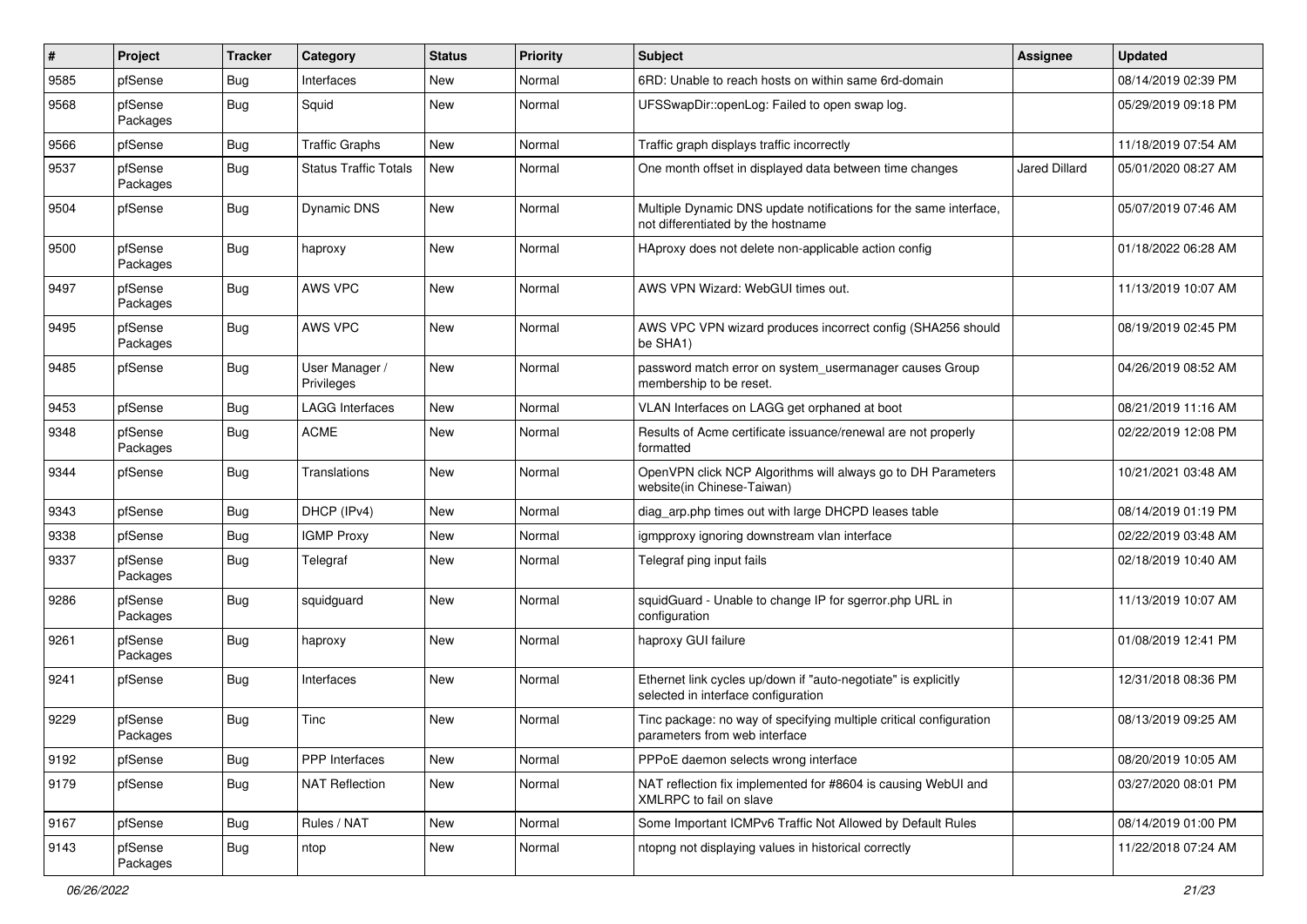| $\pmb{\#}$ | Project             | <b>Tracker</b> | Category                            | <b>Status</b> | <b>Priority</b> | <b>Subject</b>                                                                                                                             | Assignee            | <b>Updated</b>      |
|------------|---------------------|----------------|-------------------------------------|---------------|-----------------|--------------------------------------------------------------------------------------------------------------------------------------------|---------------------|---------------------|
| 9139       | pfSense<br>Packages | Bug            | Telegraf                            | New           | Normal          | telegraf: add ping for default gateway(s)                                                                                                  |                     | 05/21/2020 04:23 PM |
| 9138       | pfSense<br>Packages | <b>Bug</b>     | Telegraf                            | New           | Normal          | telegraf: add section for custom config lines                                                                                              |                     | 02/18/2019 03:36 PM |
| 9101       | pfSense             | <b>Bug</b>     | <b>Traffic Graphs</b>               | <b>New</b>    | Normal          | Traffic Graphs/Dashboard Slows Downloads Being Performed by<br>the Same Firefox Browser                                                    |                     | 08/21/2019 09:18 AM |
| 9087       | pfSense             | Bug            | <b>Traffic Graphs</b>               | New           | Normal          | Traffic Graph Widget Legend Not Updating                                                                                                   |                     | 08/14/2019 12:38 PM |
| 9079       | pfSense<br>Packages | <b>Bug</b>     | ntop                                | New           | Normal          | High CPU usage of ntopng even during IDLE and no network traffic                                                                           |                     | 12/16/2018 02:40 PM |
| 9037       | pfSense             | <b>Bug</b>     | <b>DNS Resolver</b>                 | New           | Normal          | Unbound not logging to syslog after reboot                                                                                                 |                     | 10/12/2018 05:09 AM |
| 9035       | pfSense             | <b>Bug</b>     | Rules / NAT                         | New           | Normal          | Inactive Interfaces are Hidden in Firewall Rules                                                                                           |                     | 08/14/2019 12:39 PM |
| 9025       | pfSense<br>Packages | <b>Bug</b>     | squidguard                          | New           | Normal          | SquidGard + Target categories                                                                                                              |                     | 10/08/2018 01:00 AM |
| 8963       | pfSense             | <b>Bug</b>     | <b>Traffic Shaper</b><br>(Limiters) | New           | Normal          | 2.4.4 Limiters don't work after CARP fail-over                                                                                             |                     | 12/10/2018 06:40 AM |
| 8909       | pfSense<br>Packages | <b>Bug</b>     | Tinc                                | New           | Normal          | tinc package makes /rc.newwanip looping forever                                                                                            |                     | 08/13/2019 09:25 AM |
| 8902       | pfSense<br>Packages | <b>Bug</b>     | haproxy                             | New           | Normal          | HAproxy package not use custom DNS for lookup on apply new<br>config                                                                       |                     | 09/16/2018 08:16 AM |
| 8827       | pfSense<br>Packages | <b>Bug</b>     | squidguard                          | New           | Normal          | Squidguard: ACL redirect modes 'redirect' and 'err page' send<br>unresolvable URLs to the client.                                          | <b>Viktor Gurov</b> | 12/21/2021 05:49 AM |
| 8815       | pfSense             | Bug            | Interfaces                          | New           | Normal          | IP addresses are removed from interfaces when link is lost and<br>either IPv4 or IPv6 is dynamic                                           | Luiz Souza          | 07/21/2021 07:49 AM |
| 8804       | pfSense             | <b>Bug</b>     | PPP Interfaces                      | New           | Normal          | Netgate SG-1000 PPPoE Keepalives not prioritized, internet drops                                                                           |                     | 08/20/2019 10:06 AM |
| 8770       | pfSense             | <b>Bug</b>     | Interfaces                          | New           | Normal          | QinQ interfaces always show as active                                                                                                      |                     | 02/01/2020 09:47 AM |
| 8752       | pfSense<br>Packages | <b>Bug</b>     | squidguard                          | New           | Normal          | For SquidGuard in "Common ACL" menu "Target Rules List"<br>"access" option always stays with default value '---' for my Target<br>category |                     | 08/06/2018 05:53 AM |
| 8711       | pfSense             | <b>Bug</b>     | <b>IGMP Proxy</b>                   | <b>New</b>    | Normal          | igmpproxy with PPPoE Interfaces                                                                                                            |                     | 07/28/2018 09:21 AM |
| 8705       | pfSense<br>Packages | <b>Bug</b>     | syslog-ng                           | New           | Normal          | Syslog-NG error in latest snapshot                                                                                                         |                     | 07/27/2018 10:17 AM |
| 8686       | pfSense             | <b>Bug</b>     | <b>IPsec</b>                        | New           | Normal          | IPsec VTI: Assigned interface firewall rules are never parsed                                                                              |                     | 02/10/2021 12:15 PM |
| 8614       | pfSense             | <b>Bug</b>     | DHCP (IPv4)                         | <b>New</b>    | Normal          | Cannot remove Additional BOOTP/DHCP Options                                                                                                |                     | 08/21/2019 09:15 AM |
| 8589       | pfSense<br>Packages | <b>Bug</b>     | FreeRADIUS                          | New           | Normal          | FreeRadius 0.15.5 2 ignoring tunnelled-reply=no                                                                                            |                     | 02/18/2019 03:40 PM |
| 8570       | pfSense             | <b>Bug</b>     | <b>XML Parser</b>                   | New           | Normal          | Empty (dn)shaper config gets populated with newline                                                                                        |                     | 08/20/2019 02:45 PM |
| 8567       | pfSense             | Bug            | CARP                                | New           | Normal          | Using IPv6 VIP alias for services may affect CARP IPv6 VIP work                                                                            |                     | 06/12/2018 01:26 PM |
| 8566       | pfSense             | Bug            | CARP                                | New           | Normal          | Wrong IPv6 source in NS request in case using of IPv6 alias                                                                                |                     | 06/12/2018 01:26 PM |